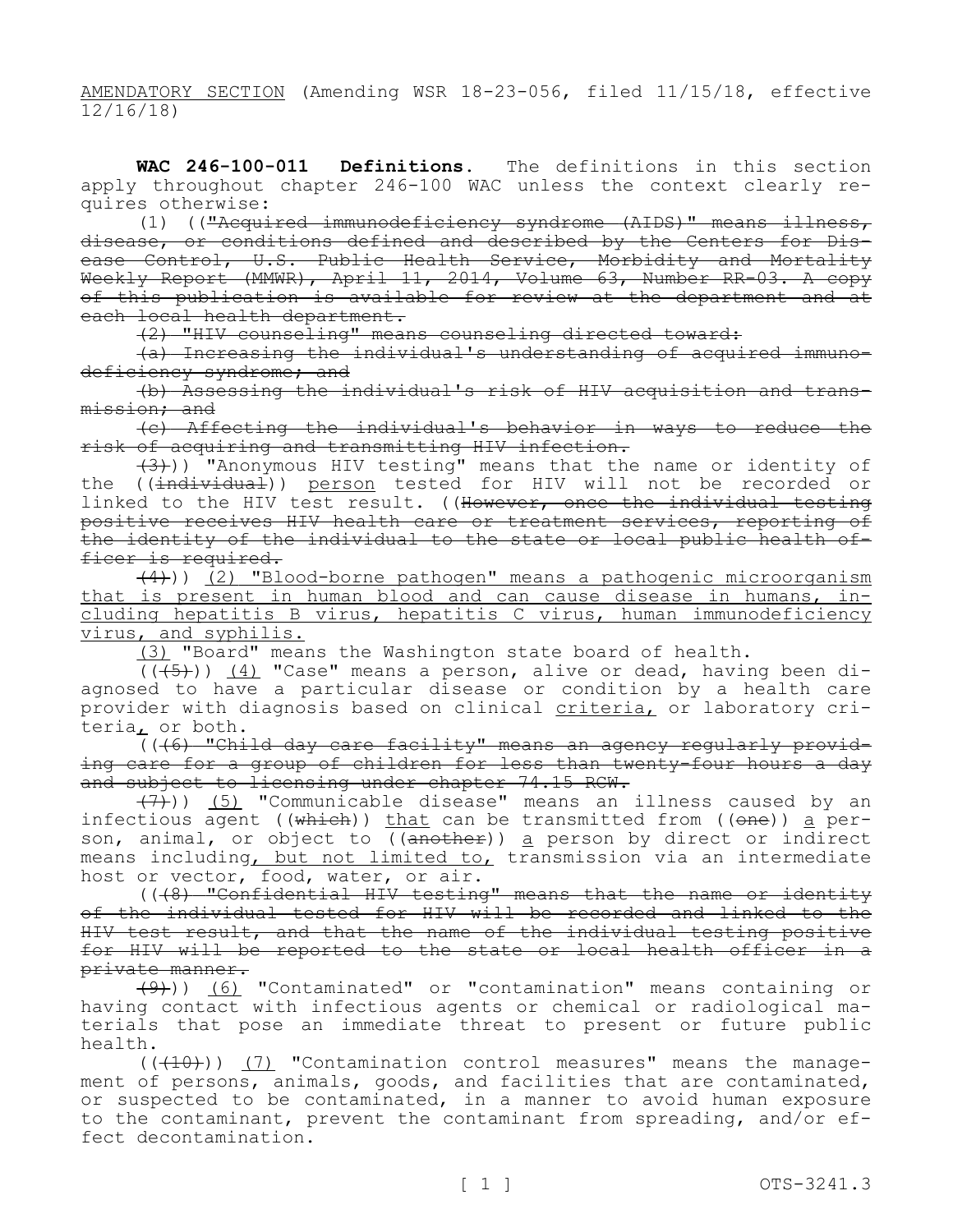$((+11))$  (8) "Department" means the Washington state department of health.

 $((+12))$  (9) "Detention" or "detainment" means physical restriction of activities of ((an individual)) a person by confinement for the purpose of controlling or preventing a serious and imminent threat to public health and may include physical plant, facilities, equipment, and/or personnel to physically restrict activities of the  $(1 + -1)$ dividual)) person to accomplish ((such)) these purposes.

 $((+13))$  (10) "Disease control measures" means the management of persons, animals, goods, and facilities that are infected with, suspected to be infected with, exposed to, or suspected to be exposed to an infectious agent in a manner to prevent transmission of the infectious agent to humans.

(((14))) (11) "Health care facility" ((means)) includes:

(a) ((Any facility or institution)) Adult family homes licensed under chapter 70.128 RCW;

(b) Assisted living facilities licensed under chapter 18.20  $RCW$ ((, assisted living facilities,));

(c) Birthing centers licensed under chapter 18.46 RCW((, birthing centers,));

(d) Clinics or other settings where one or more health care providers practice;

(e) Enhanced service facilities licensed under chapter 70.97 RCW;

(f) Hospitals licensed under chapter 70.41 RCW;

(g) Nursing homes licensed under chapter 18.51 RCW((, nursing homes, chapter 70.41 RCW, hospitals, or));

(h) Private establishments licensed under chapter 71.12 RCW( $(\tau$ private establishments, clinics, or other settings where one or more health care providers practice) ) ; and

 $((+b))$  (i) In reference to  $((a))$  sexually transmitted (( $di$ sease)) infections or blood-borne pathogens, other settings as defined in chapter 70.24 RCW.

 $((+15))$  (12) "Health care provider" means any person having direct or supervisory responsibility for the delivery of health care who is:

(a) Licensed or certified in this state under Title 18 RCW; or

(b) Is military personnel providing health care within the state regardless of licensure.

(((16))) (13) "Health order" or "order" means a written directive issued by the state or local health officer that requires the recipient to take specific action to remove, reduce, control, or prevent a risk to public health.

(14) "HIV testing" means conducting a laboratory test or sequence of tests to detect <u>or monitor</u> the human immunodeficiency virus (HIV) or antibodies to HIV performed in accordance with requirements ((<del>to</del>)) of WAC 246-100-207. ((To assure that the protection, including but not limited to, pre- and post-test counseling, and confidentiality afforded to HIV testing as described in chapter 246-100 WAC also applies to the enumeration of  $CD4 + (T4)$  lymphocyte counts  $(CD4 + \text{counts})$  and  $CD4$ + (T4) percents of total lymphocytes (CD4 + percents) when used to diagnose  $HIV$  infection, CD4 + counts and CD4 + percents will be presumed HIV testing except when shown by clear and convincing evidence to be for use in the following circumstances:

(a) Monitoring previously diagnosed infection with HIV;

(b) Monitoring organ or bone marrow transplants;

(c) Monitoring chemotherapy;

(d) Medical research; or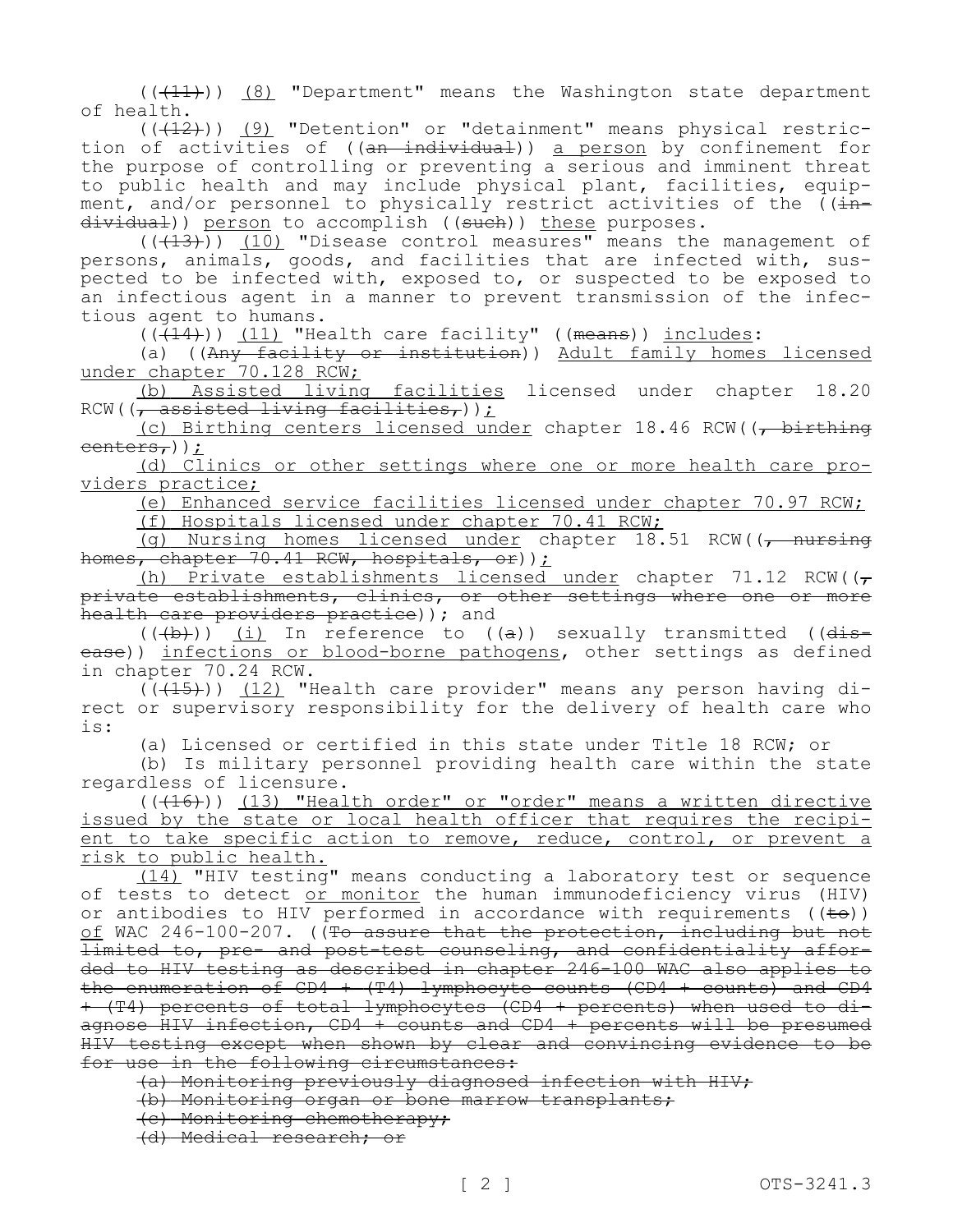(e) Diagnosis or monitoring of congenital immunodeficiency states or autoimmune states not related to HIV.

The burden of proving the existence of one or more of the circumstances identified in (a) through (e) of this subsection shall be on the person asserting such existence.

(17))) (15) "Human immunodeficiency virus" or "HIV" means all HIV and HIV-related viruses which damage the cellular branch of the human immune system and leave the person immunodeficient.

(16) "Infectious agent" means an organism such as a virus, rickettsia, bacteria, fungus, protozoan, or helminth that is capable of producing infection or infectious disease.

 $((+18))$   $(17)$  "Isolation" means the separation( $(-$  for the period of communicability or contamination,)) of infected or contaminated persons or animals from others ((in such places and under such conditions as)) to prevent or limit the ((direct or indirect)) transmission of the infectious agent or contaminant from those infected or contaminated to those who are susceptible to disease or who may spread the agent or contaminant to others.

(((19))) (18) "Local health ((department)) jurisdiction" or "LHJ" means ((the city, town, county, or district agency providing public health services to persons within the area, as provided in chapter 70.05 RCW and chapter 70.08 RCW)) a county health department under chapter 70.05 RCW, city/county health department under chapter 70.08 RCW, or health district under chapter 70.46 RCW.

 $((+20))$  (19) "Local health officer" means the ((individual)) person having been appointed under chapter 70.05 RCW as the health officer for the local health ((department)) jurisdiction, or having been appointed under chapter 70.08 RCW as the director of public health of a combined city-county health department, or ((his or her)) their delegee appointed by the local board of health.

 $(\sqrt{121})$  "Nosocomial infection" means an infection acquired in a hospital or other health care facility.

(22))) (20) "Medical treatment" or "treatment" means the treatment for curable diseases and treatment that causes a person to be unable to transmit a disease to others, based on generally accepted standards of medical and public health science.

(21) "Outbreak" means the occurrence of cases of a disease or condition in any area over a given period of time in excess of the expected number of cases.

(((23) "Post-test counseling" means counseling after the HIV test when results are provided and directed toward:

(a) Increasing the individual's understanding of human immunodeficiency virus (HIV) infection;

(b) Affecting the individual's behavior in ways to reduce the risk of acquiring and transmitting HIV infection;

(c) Encouraging the individual testing positive to notify persons with whom there has been contact capable of spreading HIV;

(d) Assessing emotional impact of HIV test results; and

(e) Appropriate referral for other community support services.

(24) "Pretest counseling" means counseling provided prior to HIV testing and aimed at:

(a) Helping an individual to understand:

(i) Ways to reduce the risk of human immunodeficiency virus (HIV) transmission;

(ii) The nature, purpose, and potential ramifications of HIV testing;

(iii) The significance of the results of HIV testing; and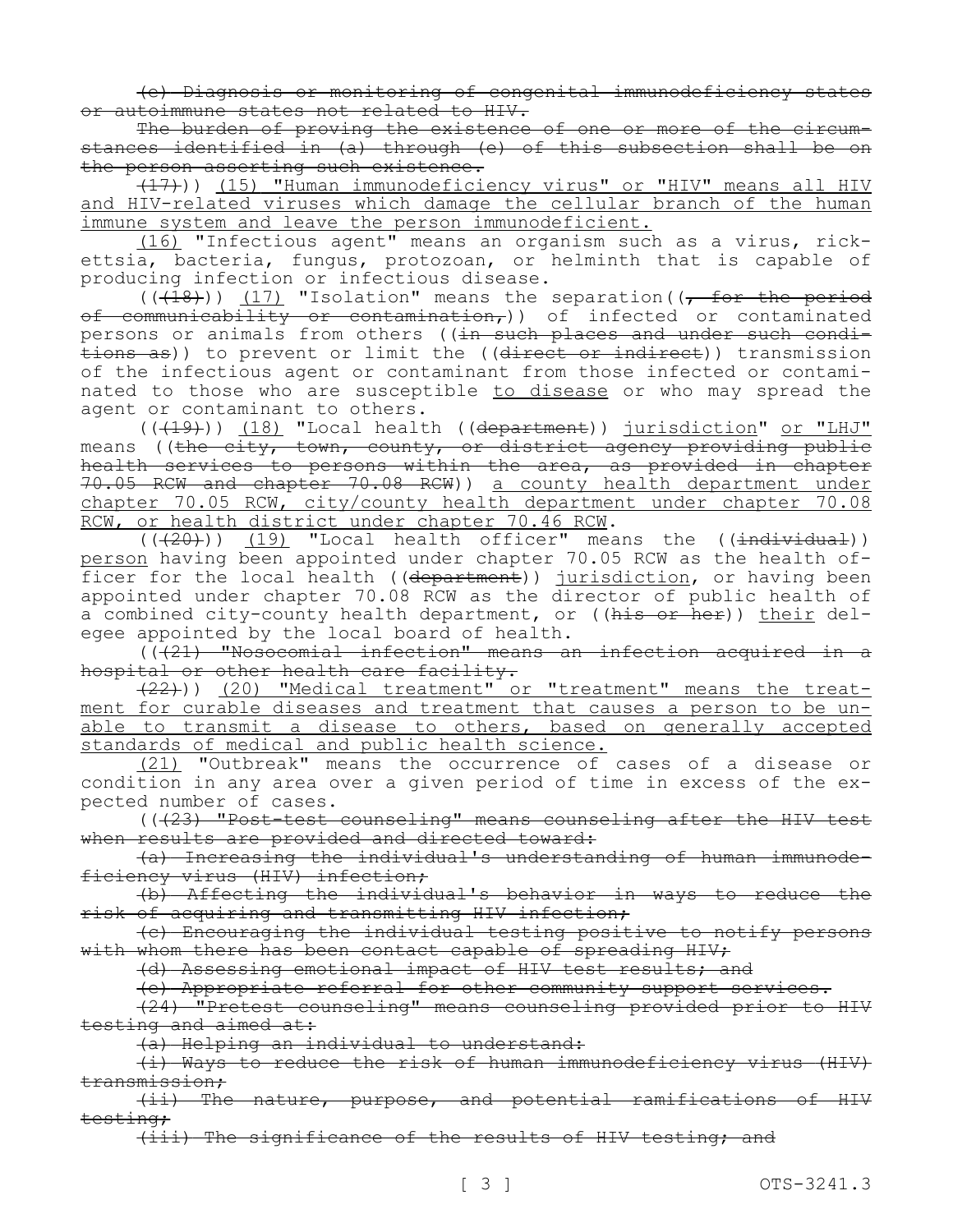(iv) The dangers of HIV infection; and

(b) Assessing the individual's ability to cope with the results of HIV testing.

 $(25)$ )) (22) "Principal health care provider" means the attending physician or other health care provider licensed or certified under Title 18 RCW, recognized as primarily responsible for diagnosis and treatment of a patient or, in the absence of such, the health care provider initiating diagnostic testing or medical treatment or medical therapy for a patient.

 $((+26))$   $(23)$  "Quarantine" means the limitation of freedom of movement of ((such well)) persons or domestic animals ((as)) that have been exposed to, or are suspected to have been exposed to, an infectious agent  $((\tau))$ :

(a) For a period of time not longer than the longest usual incubation period of the infectious agent ( $(-$  in such manner as));

(b) In a way to prevent effective contact with those not so exposed.

 $((+27))$   $(24)$  "School" means a facility for programs of education as defined in RCW 28A.210.070 (preschool and kindergarten through grade twelve).

 $((+28))$  (25) "Sexually transmitted ( $(\overline{d}\cdot \overline{b})$  ( $(\overline{S}$ TD)")) infection (STI)" or "sexually transmitted disease (STD)" means a bacterial, viral, fungal, or parasitic ((disease)) infection or condition which is usually transmitted through sexual contact and considered to be a threat to public health and welfare, and to be an infection for which a legitimate public interest will be served by providing for regulation and treatments, including:

(a) ((Acute pelvic inflammatory disease;

 $(b)$ ) Chancroid;

 $((+e))$  (b) Chlamydia trachomatis infection;

 $((\overline{d}))$  (c) Genital ((and neonatal)) herpes simplex;

(((e)) (d) Genital human papilloma virus infection;

 $((\text{f}))( \text{e})$  Gonorrhea;

(((g))) (f) Granuloma inguinale;

 $((+h))$  (g) Hepatitis B infection;

 $((+\frac{i}{i}))$  (h) Human immunodeficiency virus infection (HIV) ((and acquired immunodeficiency syndrome (AIDS)) ;

 $((+\dagger))$  (i) Lymphogranuloma venereum; and

 $((+k)$  Nongonococcal urethritis  $(NGU)$ ; and

 $(\pm)$ )) (j) Syphilis.

 $((+29))$   $(26)$  "Spouse" means any individual who is the marriage partner of an HIV-infected individual, or who has been the marriage partner of the HIV-infected individual within the ten-year period prior to the diagnosis of HIV-infection, and evidence exists of possible exposure to HIV.

 $((+30))$  (27) "State health officer" means the person (( $d$ esignated)) appointed by the secretary ((of the department)) under RCW 43.70.020 to serve as statewide health officer, or, in the absence of such designation, the ((person having primary responsibility for public health matters in the state)) secretary.

 $((+31))$   $(28)$  "Suspected case" or "suspected to be infected" means the local health officer, in ((his or her)) their professional judgment, reasonably believes that infection with a particular infectious agent is likely based on signs and symptoms, laboratory evidence, or contact with an infected ((individual)) person, animal, or contaminated environment.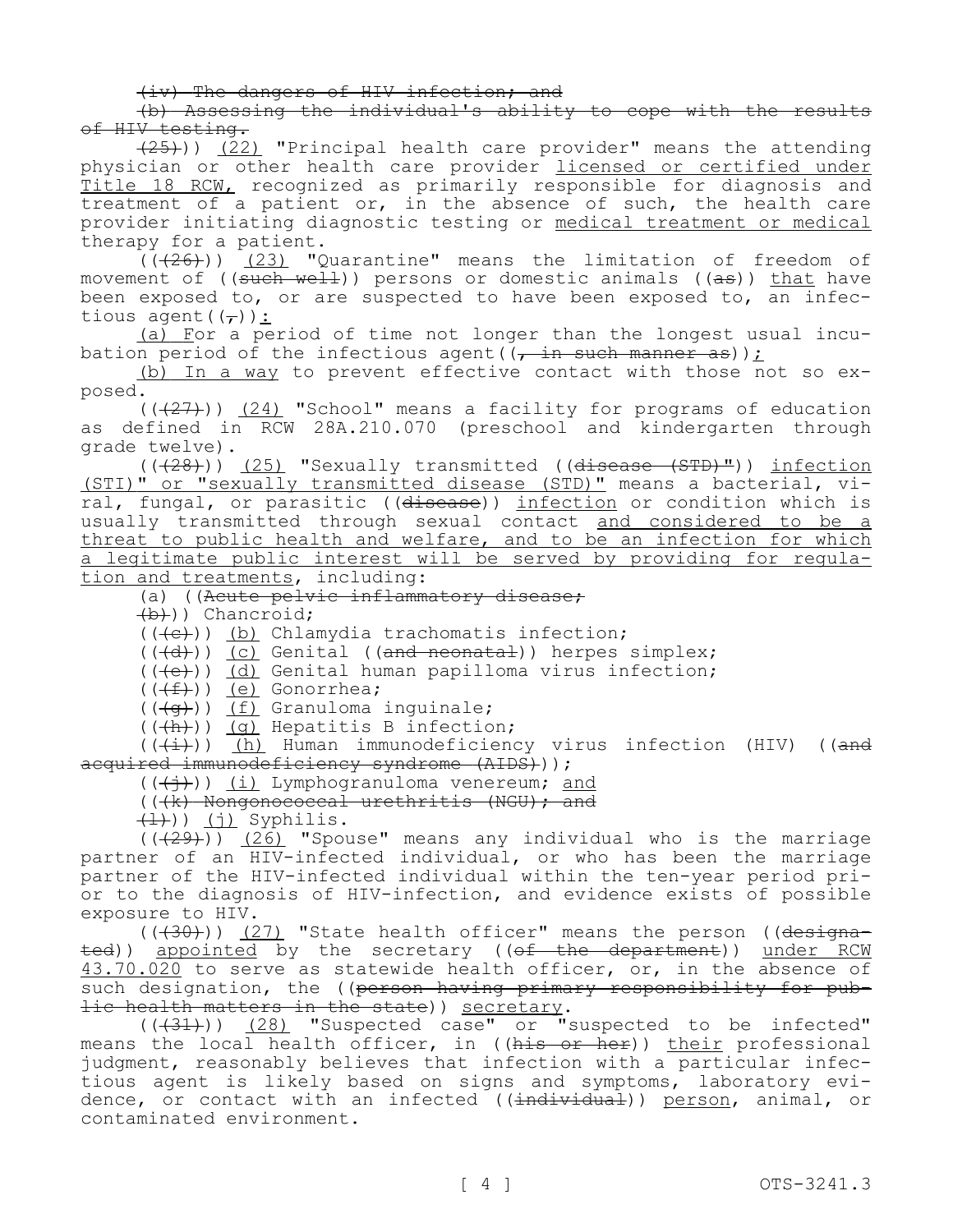((<del>(32)</del>)) (29) "Veterinarian" means ((an individual)) a person licensed under provisions of chapter 18.92 RCW((<del>, veterinary medicine,</del> surgery, and dentistry and practicing animal health care)).

AMENDATORY SECTION (Amending WSR 15-05-014, filed 2/6/15, effective 3/9/15)

**WAC 246-100-021 Responsibilities and duties—Health care providers.** Every health care provider, as defined in chapter 246-100 WAC, shall:

(1) Provide adequate, understandable instruction in control measures designed to prevent the spread of disease to:

(a) Each patient with a communicable disease under his or her care; and

(b) Others as appropriate to prevent spread of disease.

(2) Cooperate with public health authorities during investigation of:

(a) Circumstances of a case or suspected case of a notifiable condition or other communicable disease; and

(b) An outbreak or suspected outbreak of illness.

(3) Comply with requirements in WAC 246-100-206, 246-100-211, and chapter 246-101 WAC.

(((3))) (4) Use protocols established in the *Control of Communicable Diseases Manual*, 20th edition, published by the American Public Health Association, when treating wounds caused by animal bites. A copy of this publication is available for review at the department and at each local health ((department)) jurisdiction.

(5) Conduct anonymous HIV testing consistent with the provisions of this chapter and, in accordance with chapter 246-101 WAC, report the identity of persons tested to the state or local public health officer if they have tested positive and received HIV health care or treatment services.

AMENDATORY SECTION (Amending WSR 15-05-014, filed 2/6/15, effective 3/9/15)

**WAC 246-100-036 Responsibilities and duties—Local health officers.** (1) The local health officer shall establish, in consultation with local health care providers, health facilities, emergency management personnel, law enforcement agencies, and any other entity ((he or she)) they deem((s)) necessary, plans, policies, and procedures for instituting emergency measures necessary to prevent the spread of communicable disease or contamination.

(2) Local health officers shall:

(a) Notify health care providers within the local health ((dis $t$  trict)) jurisdiction regarding requirements in this chapter;

(b) Ensure anonymous HIV testing is reasonably available;

(c) Make HIV testing, ((AIDS counseling, and pretest and posttest counseling,)) as defined in this chapter, available for volunta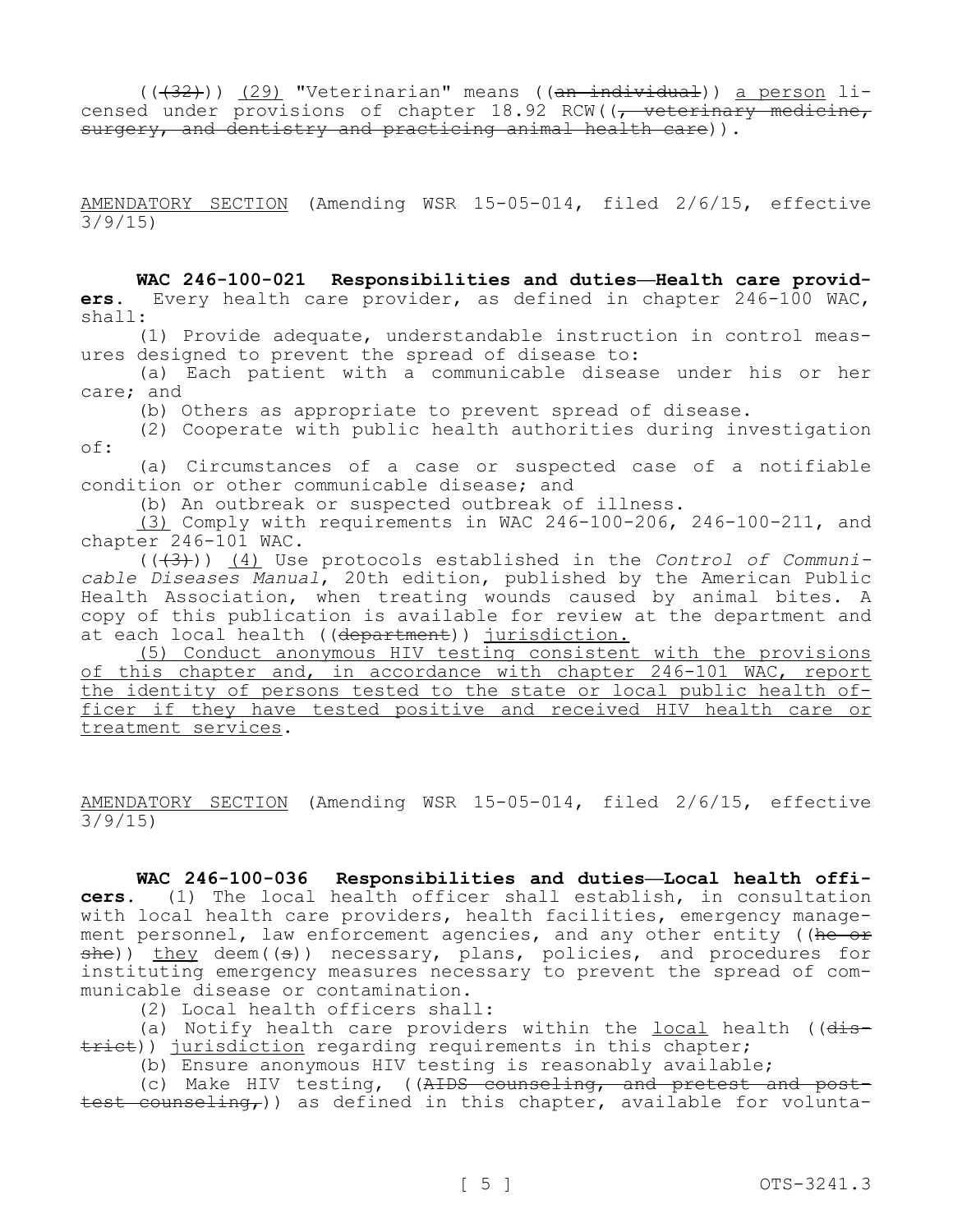ry, mandatory, and anonymous testing ((and counseling as required by  $RCW$  70.24.400));

(d) Make information on anonymous HIV testing( $\sqrt{A\text{HDS}}$  counseling, and pretest and post-test counseling, as described under WAC  $246 - 100 - 208$  and  $246 - 100 - 209$ , available;

(e) Use identifying information on ((HIV-infected individuals)) persons diagnosed with HIV provided according to chapter 246-101 WAC only:

(i) For purposes of contacting the ((HIV-positive individual)) person diagnosed with HIV to provide test results ((and post-test counseling)); or

(ii) To contact persons who may have experienced ((substantial)) exposure, including persons identified as sex ((and)) or injection equipment-sharing partners( $(\tau)$ ) and spouses; or

(iii) To link with other name-based public health disease registries when doing so will improve ability to provide needed social and health care services ((and counseling)) and disease prevention( $\rightarrow$  and

(f) Destroy documentation of referral information established in WAC 246-100-072 and this subsection containing identities and identifying information on HIV-infected individuals and at-risk partners of those individuals immediately after notifying partners or within three months, whichever occurs first)), if the identity or identifying information of the persons living with HIV is not disclosed outside of the local health jurisdiction.

(3) Local health officers shall, when necessary, conduct investigations and institute disease control and contamination control measures, including medical examination, testing, counseling, treatment, vaccination, decontamination of persons or animals, isolation, quarantine, vector control, condemnation of food supplies, and inspection and closure of facilities, consistent with those indicated in the *Control of Communicable Diseases Manual*, 20th edition, published by the American Public Health Association, or other measures ((he or she)) they deem((s)) necessary based on ((his or her)) their professional judgment, current standards of practice, and the best available medical and scientific information.

(4) A local health ((department)) jurisdiction should seek agreements as necessary with tribal governments( $(\tau)$ ) and with federal authorities  $((\theta \hat{r}))_L$  with state agencies  $((\theta \hat{r}))_L$  and institutions of higher education that empower the local health officer to conduct investigations and institute control measures in accordance with WAC 246-100-040 on tribal lands, federal enclaves and military bases, and the campuses of state institutions. State institutions include, but are not limited to, state-operated: Colleges and universities, schools, hospitals, prisons, group homes, juvenile ((detention centers, institutions for juvenile delinquents)) rehabilitation facilities, and residential habilitation centers.

AMENDATORY SECTION (Amending WSR 03-05-048, filed 2/13/03, effective 2/13/03)

**WAC 246-100-070 Enforcement of local health officer orders.** (1) An order issued by a local health officer in accordance with this chapter shall constitute the duly authorized application of lawful rules adopted by the  $((\text{state}))$  board  $((\text{of}$  health)) and must be en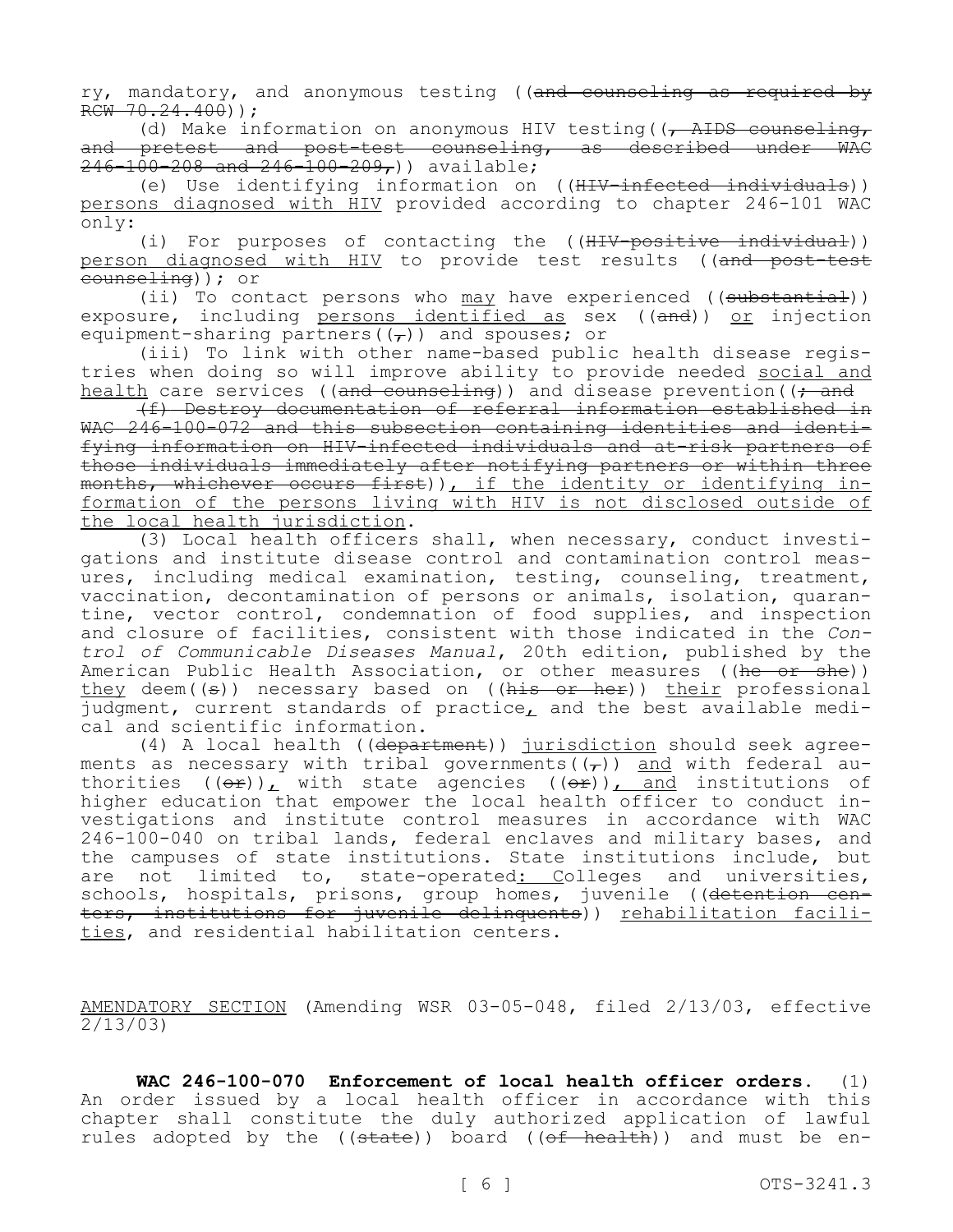forced by all police officers, sheriffs, constables, and all other officers and employees of any political subdivisions within the jurisdiction of the health department in accordance with RCW 43.20.050.

(2) Any person who  $((shath)$  violates any of the provisions of this chapter or any lawful rule adopted by the board ( $(\text{shall }$  be)) is deemed quilty of a misdemeanor punishable ((as provided)) under RCW  $((43.20.050)$  70.05.120.

(3) Any person who  $((shall))$  fails or refuses to obey any lawful order issued by any local health officer ((shall be)) is deemed quilty of a misdemeanor punishable ((as provided)) under RCW 70.05.120.

(4) Any person who violates or fails to comply with a health order issued under RCW 70.24.024 to a person with a sexually transmitted disease who is engaging in behaviors endangering the public health is guilty of a gross misdemeanor as described in RCW 70.24.025.

AMENDATORY SECTION (Amending WSR 10-01-082, filed 12/15/09, effective 1/15/10)

**WAC 246-100-072 Rules for notification of partners at risk of human immunodeficiency virus (HIV) ((infection)).** (1) A local health officer or authorized representative shall:

(a) Within three working days of receipt of a report of a previously unreported case of HIV infection, attempt to contact the principal health care provider to:

(i) Seek input on the best means of conducting a case investigation including partner notification; and

(ii) If appropriate, request that the provider contact the ((HIVinfected)) person living with HIV as required in subsection (2) of this section.

(b) Contact the ((HIV-infected)) person diagnosed with HIV to:

(i) ((Provide post-test counseling as described under WAC  $246 - 100 - 209$ 

 $(i)$ )) Discuss the need to notify sex or injection equipmentsharing partners, including spouses, that they may have been exposed to ((and infected with)) HIV and that they should seek HIV testing; and

 $((+i+i))$  (ii) Offer assistance with partner notification as appropriate.

(c) Unless the health officer or designated representative determines partner notification is not needed or the ((HIV-infected)) person living with HIV refuses assistance with partner notification, assist with notifying partners in accordance with the "*Recommendations for Partner Services Programs for HIV Infection, Syphilis, Gonorrhea, and Chlamydial Infection*" as published by the Centers for Disease Control and Prevention, October 2008.

(2) If the local health officer or designated representative informs the principal health care provider that  $((he - or - she))$  they intend((s)) to conduct a partner notification case investigation, the principal health care provider shall attempt to inform the ((HIV-infected)) person living with HIV that the local health officer or authorized representative will contact the ((HIV-infected)) person living with HIV for the purpose of providing assistance with the notification of partners.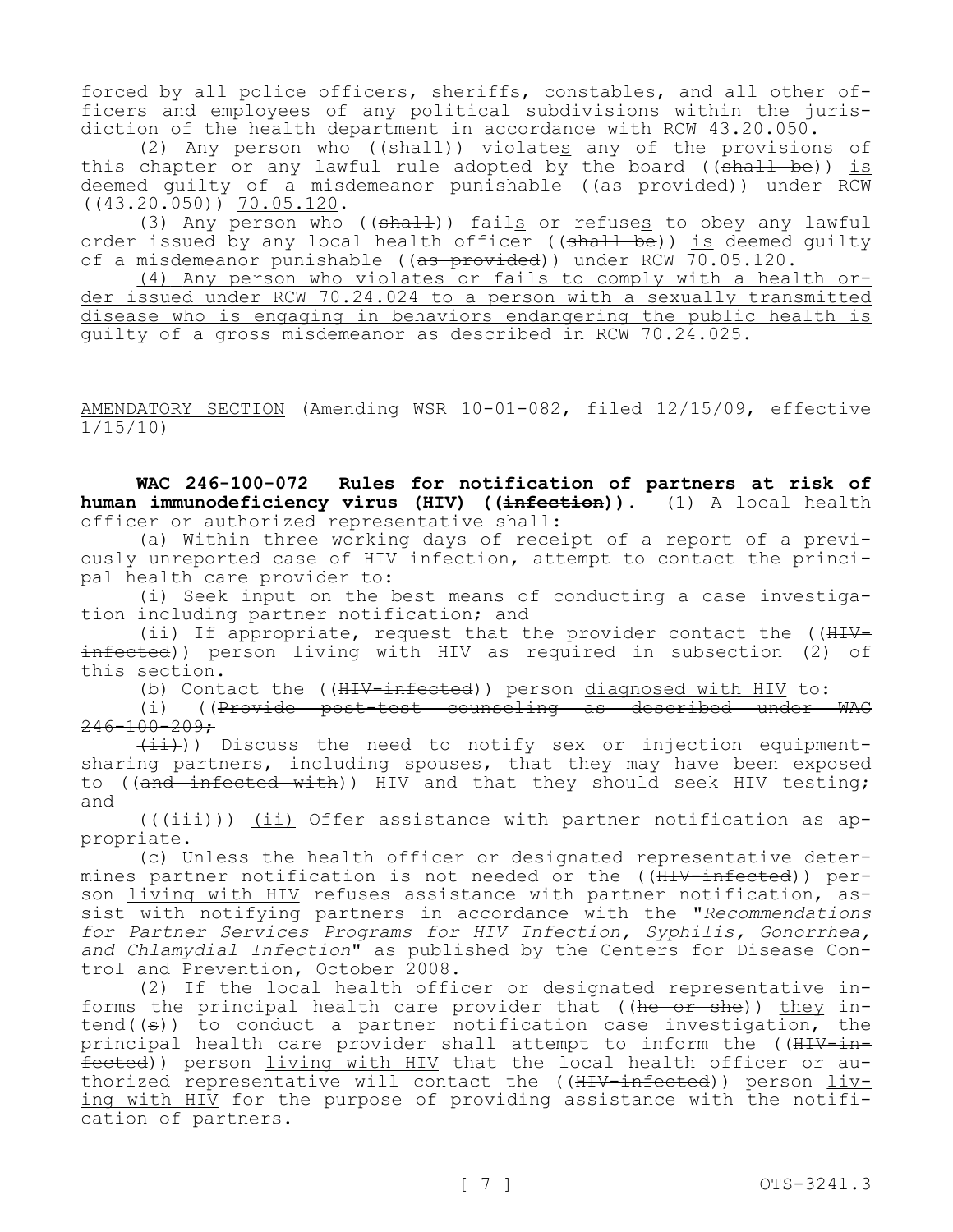(3) A health care provider  $((shath))$  may not disclose the identity of ((an HIV-infected individual)) a person living with HIV or the identity of sex ((and)) or injection equipment-sharing partners, including spouses, at risk of HIV infection, except as authorized in RCW  $((70.24.105))$  70.02.220 or in this section.

(4) Local health officers and authorized representatives shall  $($ .  $(a+)$ ) use identifying information, according to this section, on ((HIV-infected individuals)) persons living with HIV only to:

 $((+\pm))$  (a) Contact the ((HIV-infected individual to provide post-test counseling and)) person living with HIV to refer, as appropriate, (( $f$ eferral)) to medical care, or to contact sex (( $\frac{1}{(and)}$ ) or injection equipment-sharing partners, including spouses; or

 $((+\pm\pm))$  (b) Carry out an investigation of ((conduct endangering)) behavior that endangers the public health or of behaviors presenting an imminent danger to the public health pursuant to RCW 70.24.022 or 70.24.024((<del>; and</del>

(b) Destroy documentation of referral information established under this subsection, containing identities and identifying information on the HIV-infected individual and at-risk partners of that individual, immediately after notifying partners or within three months of the date information was received, whichever occurs first, unless such documentation is being used in an active investigation of conduct endangering the public health or of behaviors presenting an imminent danger to the public health pursuant to RCW 70.24.022 or 70.24.024)).

(5) A health care provider may consult with the local health officer or an authorized representative about ((an HIV-infected individual)) a person living with HIV and the need for notification of persons identified as sex or injection equipment-sharing partners at any time.

AMENDATORY SECTION (Amending WSR 09-22-097, filed 11/4/09, effective 12/5/09)

WAC 246-100-202 ((Special diseases ))Sexually transmitted **((diseases)) infections—Duties and authorities.** (1) Health care providers shall:

(a) Report each case of notifiable sexually transmitted ((disease)) infection as required in chapter 246-101 WAC; ((and))

(b) At each medical encounter, when providing treatment for an infectious sexually transmitted ((<del>disease</del>)) <u>infection</u>, provide ((<del>in-</del> struction)) education, appropriate to each patient regarding:

(i) Communicability of the disease; ((and))

(ii) ((Requirements to refrain from acts)) Activities that may transmit the disease to another; ((and))

(c) Ensure completion of a prenatal serologic test for syphilis in each pregnant woman pursuant to RCW 70.24.090 including:

(i) Submitting a blood sample for syphilis to a laboratory approved to perform prenatal serologic tests for syphilis, as required in RCW 70.24.090, at the time of the first prenatal visit;  $((and))$ 

(ii) Deciding whether or not to omit the serologic test for syphilis if the test was performed elsewhere during the current pregnancy; ((and))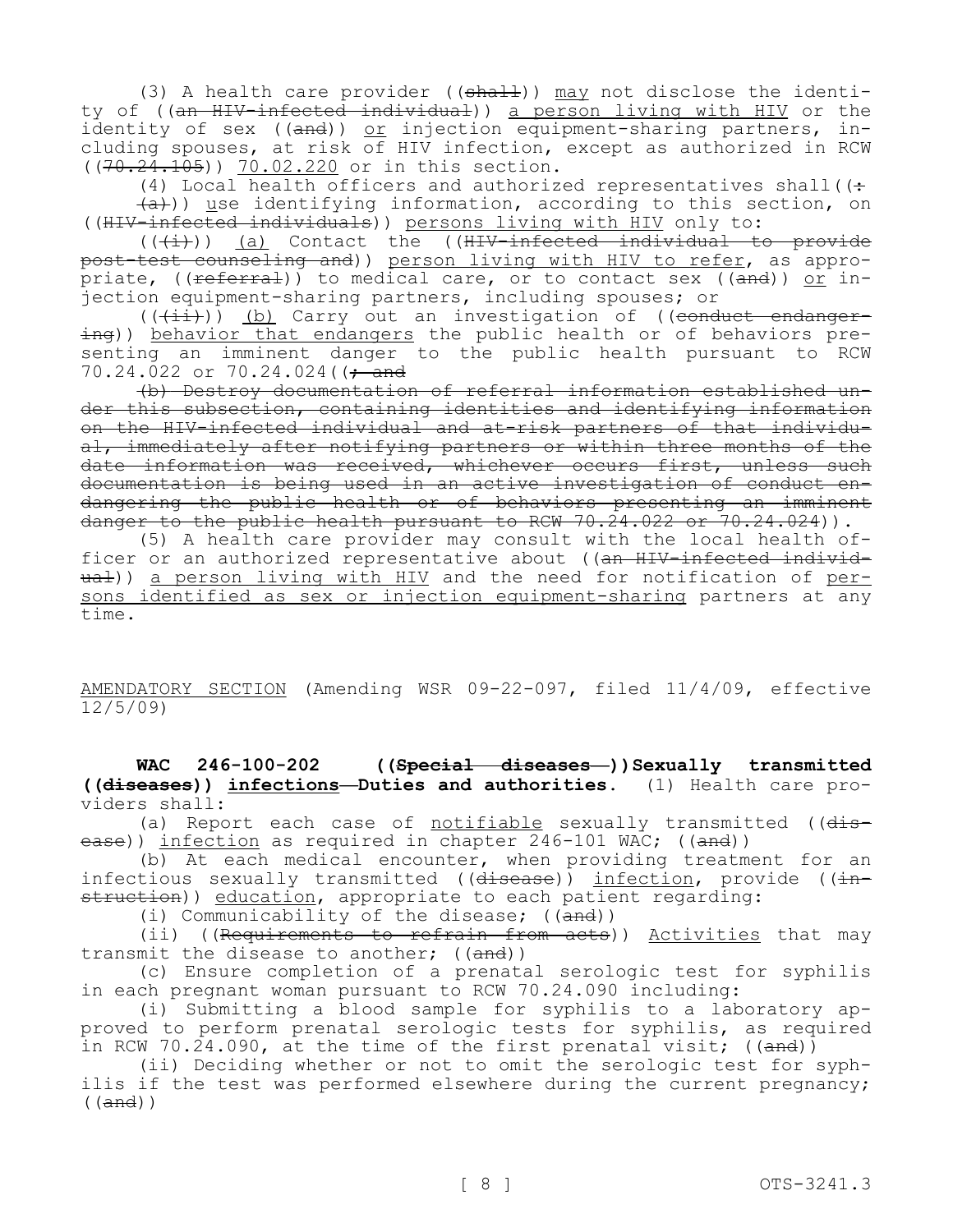(d) When diagnosing or caring for a patient with gonococcal or chlamydial ophthalmia neonatorum, reporting the case to the local health officer or local health ((<del>department</del>)) <u>jurisdiction</u> in accordance with the provisions of chapter 246-101 WAC; and

(e) Instill a prophylactic ophthalmic agent into both eyes of the newborn as prophylaxis against ophthalmia neonatorum up to two hours after the delivery, whether the delivery occurred vaginally or by cesarean section. Acceptable ophthalmic prophylactic agents are application of erythromycin ((or tetracycline)) consistent with the "*Sexually Transmitted Diseases Treatment Guidelines*" as published by the Centers for Disease Control and Prevention, 2015. In the event the U.S. Food and Drug Administration declares a shortage of ((these)) this prophylactic ophthalmic agent( $(\theta)$ ), health care providers may substitute alternative prophylactic ophthalmic agents recommended by the Centers for Disease Control and Prevention. If the newborn's parent(s) or legal guardian refuses this procedure, the health care provider will document the refusal in the newborn's medical record.

(2) Laboratories, health care providers, and other persons shall deny issuance of a certificate or statement implying ((an individual)) a person is free from sexually transmitted ((disease)) infection.

(3) State and local health officers or their authorized representatives ((shall have authority to)) may conduct or cause to be conducted an interview and investigation of persons infected or reasonably believed to be infected with a sexually transmitted ((disease.)) infection when:

(a) ((For the purpose of this section, "reasonable belief" and "reasonably believed" shall mean a health officer's belief based upon a credible report from an identifiable individual indicating another person is likely to have a sexually transmitted disease (STD) or to have been exposed to a STD;

 $(\pm)$ )) (i) They know or have reason to believe that a person in their jurisdiction has an STI and is engaging in specified behavior that endangers the public health; and

(ii) The basis for the health officer's investigation is the officer's direct medical knowledge or reliable testimony of another who is in a position to have direct knowledge of the person's behavior.

(b) In conducting the investigation, the health officer shall evaluate the allegations, as well as the reliability and credibility of any person or persons who provided information related to the specified behavior that endangers the public health.

(c) Investigations shall be conducted using procedures and measures described in WAC 246-100-036( $(44)$ )).

(4) Local health officers, health care providers, and others shall comply with the provisions in chapter 70.24 RCW, in addition to requirements in chapters 246-100 and 246-101 WAC.

(5) Any person who violates a rule adopted by the board for the control and treatment of a sexually transmitted ((disease)) infection is subject to penalty under RCW 70.24.080.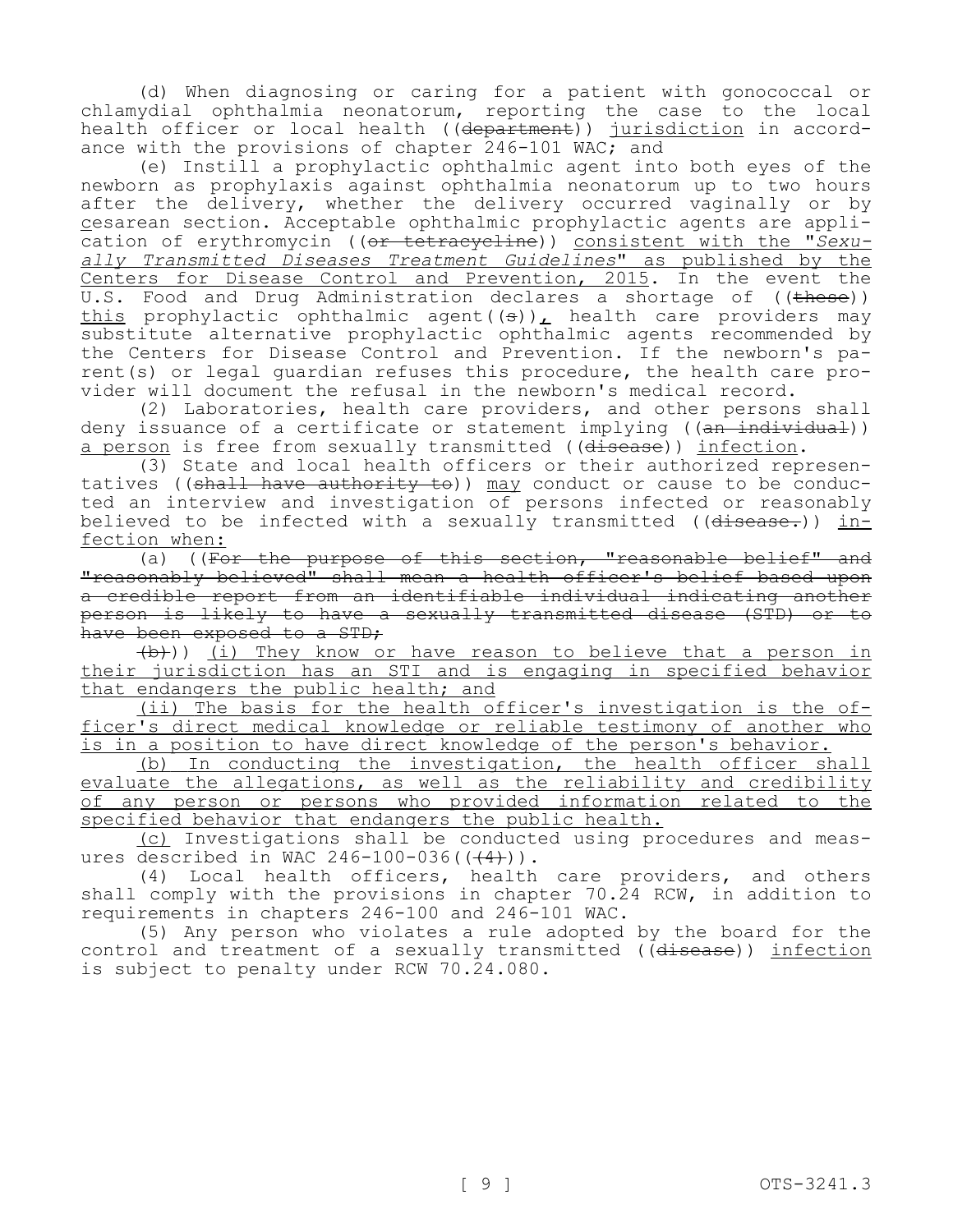AMENDATORY SECTION (Amending WSR 14-08-046, filed 3/27/14, effective 4/27/14)

WAC 246-100-203 ((Special diseases ))Sexually transmitted **((diseases)) infections—Health officer orders.** (1) A state or local health officer within ((his or her)) their jurisdiction may, in accordance with RCW 70.24.024, issue orders for a person to submit to medical examination(( $_{\mathcal{T}}$ )) testing, and/or counseling, ((<del>as well as or-</del> de<del>rs to</del>)) <u>receive medical treatment,</u> cease and desist specific activities, ((when he or she knows or has reason to believe that a person has a sexually transmitted disease and is engaging in conduct endangering the public health.

(a) For purposes of this section, "reason to believe" means a health officer's belief that is based on:

(i) Laboratory test results confirming or suggestive of a STD; or

(ii) A health care provider's direct observation of clinical signs confirming an individual has or is likely to have a STD; or

(iii) Information obtained directly from an individual infected with a STD about the identity of his or her sexual or needle-sharing contacts when:

(A) Contact with the infected individual occurred during a period when the disease may have been infectious; and

(B) The contact was sufficient to transmit the disease; and

(C) The infected individual is, in the health officer's judgment, credible and believable.

(b) "Conduct endangering)) or any combination of these after concluding an investigation and determining that a person is infected with an STI and continues to engage in specified behavior that endangers the public health despite reasonable efforts to obtain the person's voluntary cooperation.

(2) For the purposes of RCW 70.24.024 and this section, "behavior that endangers the public health" ((for the purposes of RCW 70.24.024 and this section, ) means ( $($ :

 $(\frac{1}{1})$ ) for all sexually transmitted infections:

(a) Anal, oral, or vaginal intercourse ((for all sexually transmitted diseases;

 $(i,i)$ ) without a latex or plastic condom resulting in introduction of semen and/or vaginal fluids to mucous membranes, eyes, or an interruption of the epidermis.

(b) For HIV and Hepatitis B, the following behaviors that result in the introduction of blood, semen and/or vaginal fluids to mucous membranes, eyes, or an interruption of the epidermis:

 $((+A))$  (i) Anal, oral, or vaginal intercourse without a latex or plastic condom; and/or

(((B))) (ii) Sharing of injection equipment; and/or

(((C))) (iii) Knowingly donating or selling blood, blood products, body tissues, or semen ( $\rightarrow$  and

(iii) Activities described in (b)(i) and (ii) of this subsection resulting in introduction of blood, semen, and/or vaginal fluids to:

(A) Mucous membranes;

 $(B)$  Eyes;

(C) Open cuts, wounds, lesions; or

(D) Interruption of epidermis)); or

(iv) Any combination of these.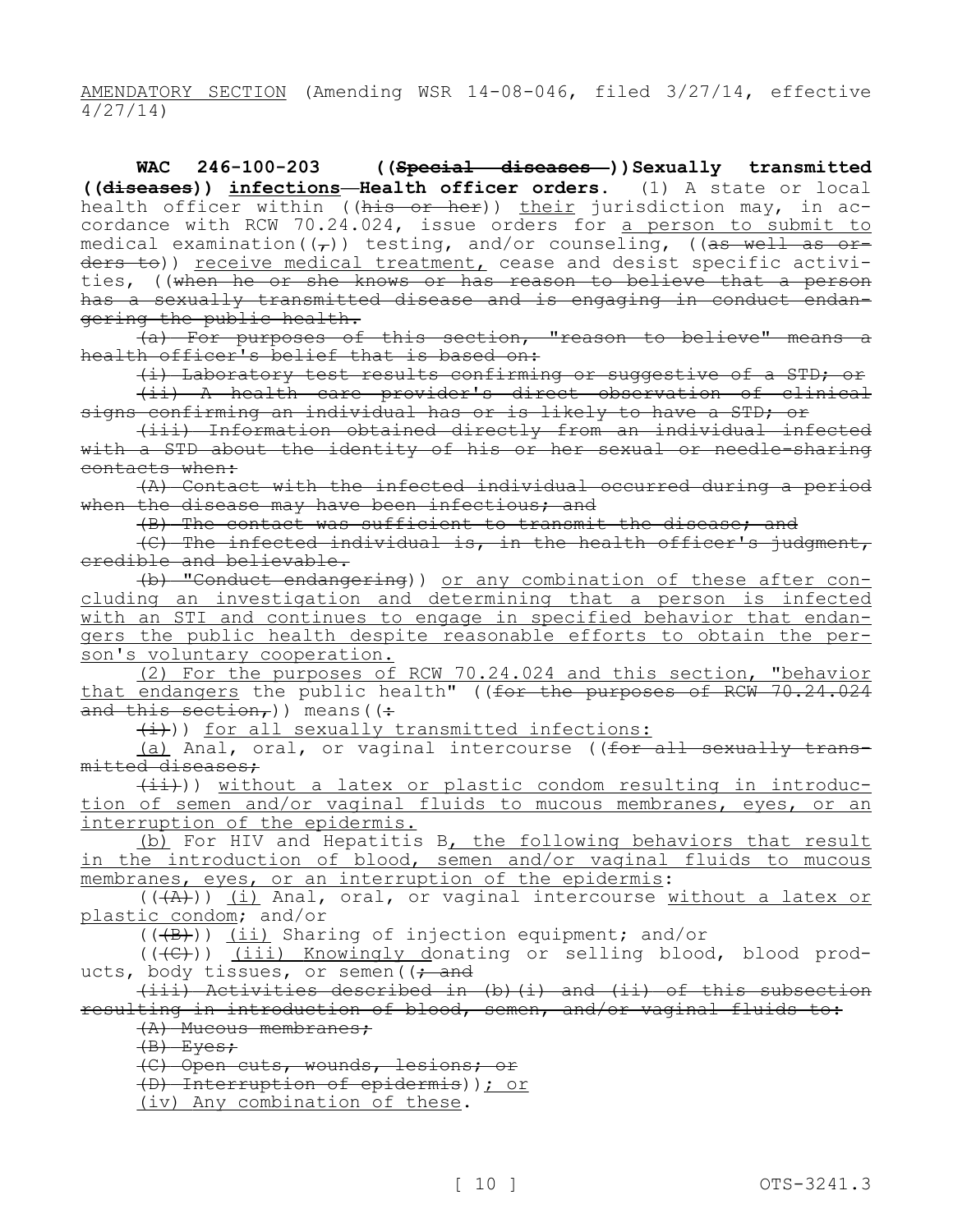$((+e))$  (3) State and local health officers and their authorized representatives ((shall have authority to)) may issue written orders for medical examination, testing,  $((\text{and}/\text{or}))$  counseling, and cessation of behavior that endangers public health under ((chapter 70.24)) RCW 70.24.024, only after:

 $((+\frac{1}{x}))$  (a) All other efforts to protect public health have failed, including reasonable efforts to obtain the voluntary cooperation of the person to be affected by the order; and

 $((+i+))$  (b) They have sufficient evidence to "reasonably believe" the ((individual)) person to be affected by the order:

 $((+A))$  (i) Has a sexually transmitted (( $\overline{d}$ isease)) infection; and (((B))) (ii) Is knowingly engaging in "((conduct endangering)) behavior that endangers the public health"; and

 $((+iii))$  (c) They have investigated and reasonably confirmed the ((existence of "conduct endangering the public health")) occurrence of these behaviors by:

 $((+A))$  (i) Interviewing sources to assess their credibility and accuracy; and

 $((+B))$  (ii) Interviewing the person to be affected by the order; and

 $((+iv))$  (d) They have incorporated all information required in RCW 70.24.024 in a written order.

 $((\overline{d}))$   $(4)$  State and local health officers and their authorized representatives ((shall have authority to)) may issue written orders for treatment under RCW ((70.24.022)) 70.24.024 only after laboratory test results or direct observation of clinical signs or assessment of clinical data by a ((physician)) health care provider confirm the ((individual)) person has, or is likely to have, a sexually transmitted ((disease)) infection.

 $((+e))$  (5) State and local health officers and their authorized representatives ((shall have authority to)) may issue written orders to cease and desist ((from)) specified ((activities)) behaviors under RCW 70.24.024 only after:

 $((+i))$  (a) They have determined the person to be affected by the order is engaging in "((conduct endangering)) behavior that endangers the public health"; and

 $((+i+))$  (b) Laboratory test results, or direct observation of clinical signs or assessment of clinical data by a ((<del>physician</del>)) health care provider, confirm the ((individual)) person has, or is likely to have, a sexually transmitted ((disease)) infection; and

 $((+iii))$  (c) They have exhausted procedures described in subsection  $((\{8\},\{a\}))$  (1) of this section; and

 $((+\pm v))$  (d) They have enlisted, if appropriate, court enforcement of the orders described in (c) and (d) of this subsection.

 $((+f))$  (6) Written orders to cease and desist ((from)) specified ((activities shall be for an initial)) behaviors must be reasonably related to the purpose or the restriction or restrictions for a period of time not to exceed ((three)) twelve months( $\frac{1}{1}$  and may be renewed by the health officer for periods of time not to exceed three months)) provided all requirements of RCW 70.24.024 regarding notification, confidentiality, right to a judicial hearing, and right to counsel are met ((again at the time of renewal)).

 $((42)$  A state or local health officer within his or her jurisdiction may, in accordance with RCW 70.24.034, bring action in superior court to detain a person in a designated or approved facility when he or she knows or has reason to believe that person has a sexually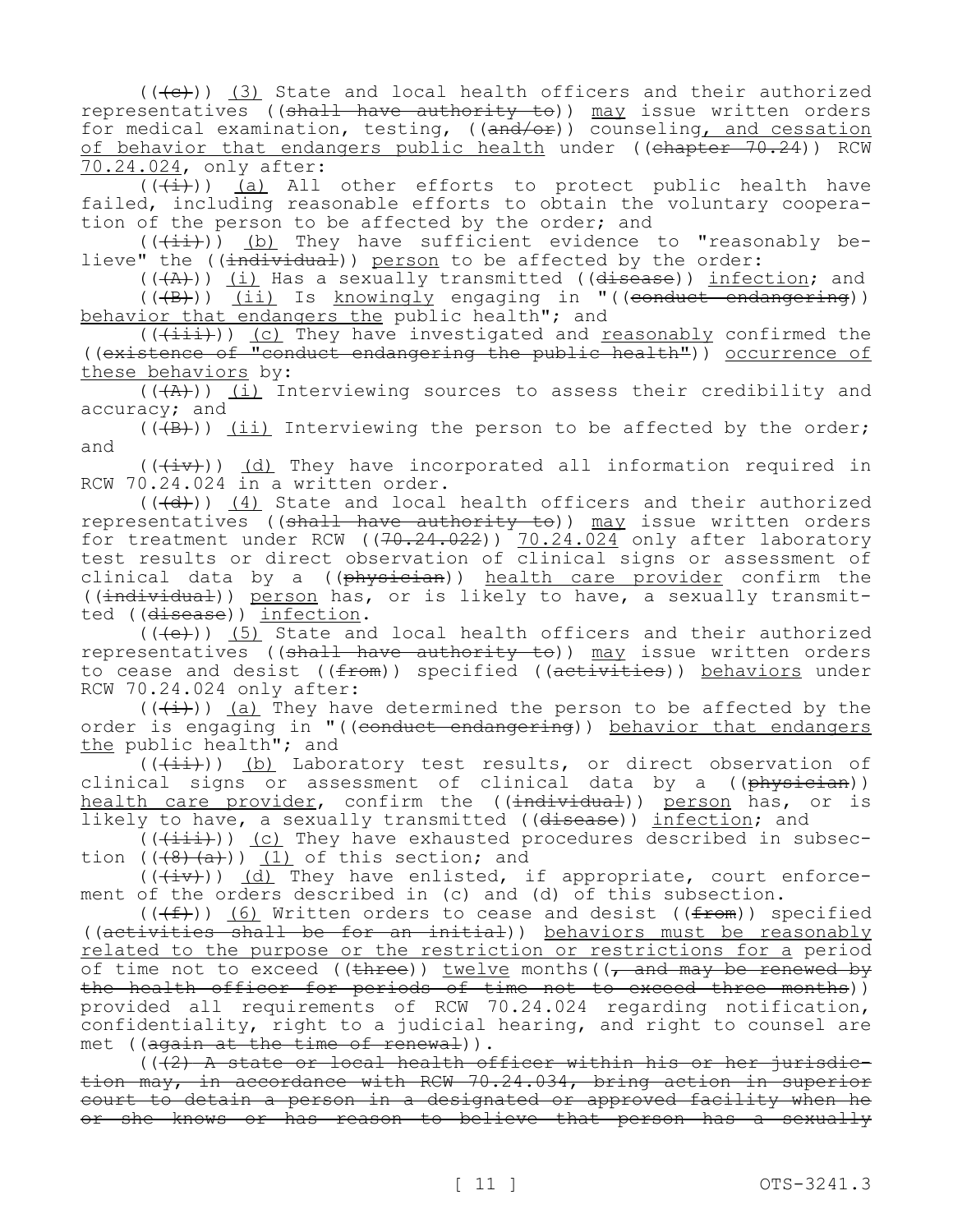transmitted disease and continues to engage in behaviors that present an imminent danger to the public health.

(a) "Behaviors that present an imminent danger to public health" "BPID" for the purposes of detention in accordance with RCW 70.24.034 and this section means the following activities, under conditions specified below, performed by an individual with a laboratoryconfirmed HIV infection:

(i) Anal or vaginal intercourse without a latex condom; or

(ii) Shared use of blood-contaminated injection equipment;

(iii) Donating or selling HIV-infected blood, blood products, or semen; and

(iv) Activities described in (a)(i) and (ii) of this subsection constitute BPID only if:

(A) The infected individual received post-test counseling as described in WAC 246-100-209 prior to repeating activities; and

(B) The infected individual did not inform the persons with whom the activities occurred of his or her infectious status.

(b) State and local health officers and their authorized representatives shall have authority to seek court orders for detainment under RCW 70.24.034 only for persons infected with HIV and only after:

(i) Exhausting procedures described in subsection (1) of this section; and

(ii) Enlisting, if appropriate, court enforcement of orders to cease and desist; and

(iii) Having sufficient evidence to "reasonably believe" the person is engaging in BPID.

(c) A local health officer may notify the state health officer if he or she determines:

(i) The criteria for BPID are met by an individual; and

(ii) Such individual fails to comply with a cease and desist order affirmed or issued by a court.

(d) A local or state health officer may request the prosecuting attorney to file an action in superior court to detain an individual specified in this subsection. The requesting local or state health officer or authorized representative shall:

(i) Notify the department prior to recommending the detainment setting where the individualized counseling and education plan may be carried out consistent with subsection  $(9)$  (d), (e), and (f) of this section;

(ii) Make a recommendation to the court for placement of such individual consistent with (e), (f), and (g) of this subsection; and

(iii) Provide to the court an individualized plan for education and counseling consistent with (f) of this subsection.

(e) State board of health requirements for detainment of individuals demonstrating BPID include:

(i) Sufficient number of staff, caregivers, and/or family members to:

(A) Provide round-the-clock supervision, safety of detainee, and security; and

(B) Limit and restrict activities to prevent BPID; and

(C) Make available any medical, psychological, or nursing care when needed; and

(D) Provide access to AIDS education and counseling; and

(E) Immediately notify the local or state health officer of unauthorized absence or elopement; and

(ii) Sufficient equipment and facilities to provide:

(A) Meals and nourishment to meet nutritional needs; and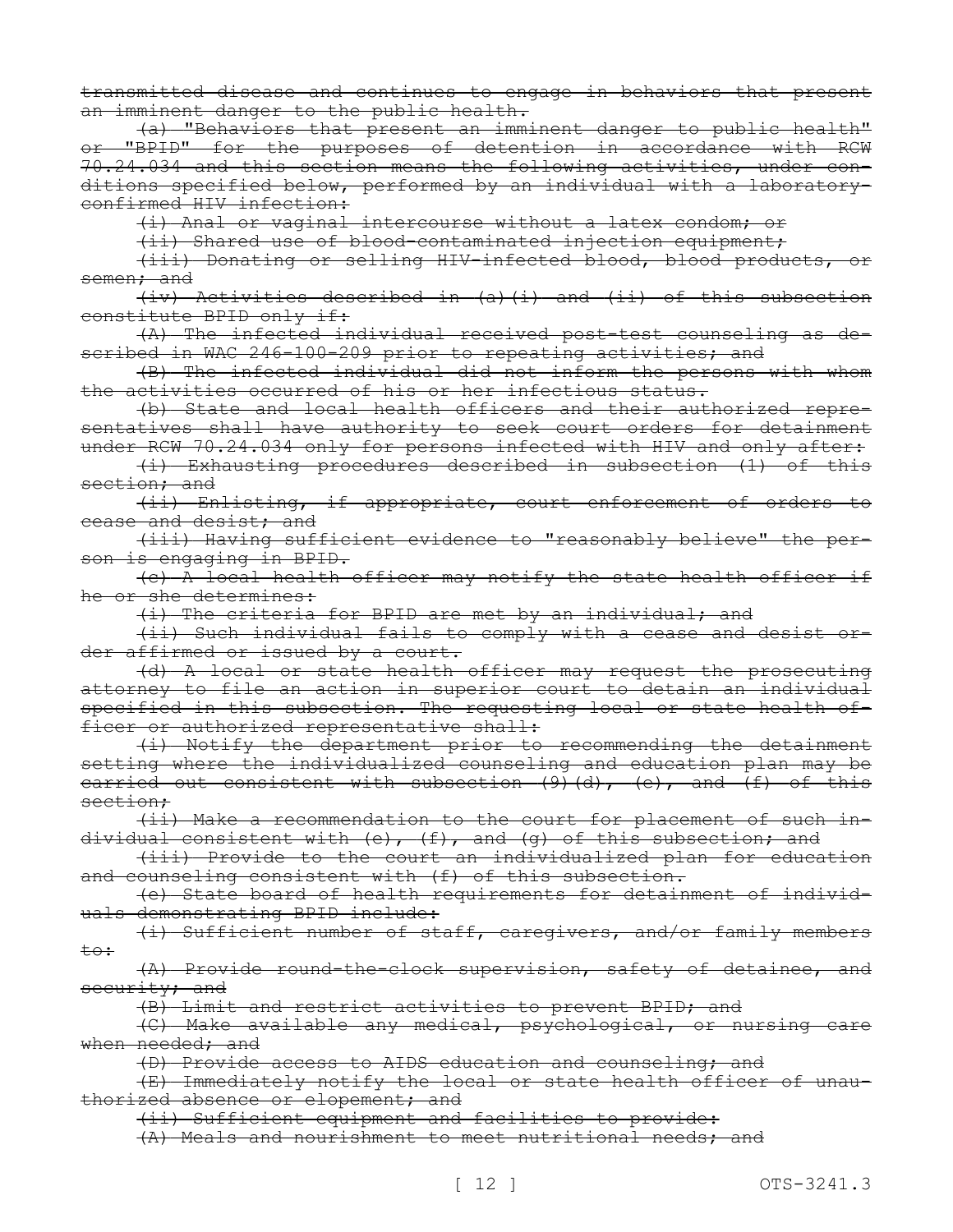(B) A sanitary toilet and lavatory; and

(C) A bathing facility; and

(D) Bed and clean bedding appropriate to size of detainee; and

(E) A safe detention setting appropriate to chronological and developmental age of detainee; and

(F) A private sleeping room; and

(G) Prevention of sexual exploitation;

(iii) Sufficient access to services and programs directed toward cessation of BPID and providing:

(A) Linguistically, socially, culturally, and developmentally appropriate ongoing AIDS education and counseling; and

(B) Psychological and psychiatric evaluation and counseling; and

(C) Implementation of court-ordered plan for individualized counseling and education consistent with (q) of this subsection;

(iv) If required, provide access to isolation and/or restraint in accordance with restraint and seclusion rules in WAC 275-55-263  $(2)$  (c);

(v) Maintain a safe, secure environment free from harassment, physical danger, and sexual exploitation.

(f) Washington state board of health standards for an individualized counseling and education plan for a detainee:

(i) Consideration of detainee's personal and environmental characteristics, culture, social group, developmental age, and language;

(ii) Identification of habitual and addictive behavior and relapse pattern;

(iii) Identification of unique risk factors and possible crossaddiction leading to behavior presenting imminent danger to public health;

(iv) Identification of obstacles to behavior change and determination of specific objectives for desired behavior;

(v) Provision of information about acquisition and transmission of HIV infection;

(vi) Teaching and training of individual coping skills to prevent relapse to BPID;

(vii) Specific counseling for chemical dependency, if required;

(viii) Identification of and assistance with access to community resources, including social services and self-help groups appropriate to provide ongoing support and maintenance of behavior change; and

(ix) Designation of a person primarily responsible for counseling and/or education who:

(A) Completed pretest and post-test counselor training approved by the office on AIDS; and

(B) Received training, as approved by the office on AIDS, focused on facilitating behavior change related to preventing BPID; and

(C) Has a postgraduate degree in social work, psychology, counseling, psychosocial nursing, or other allied profession; and

(D) Completed at least one year clinical experience after postgraduate education with a primary focus on individualized behavior change; and

(E) Is a certified counselor under chapter 18.19 RCW;

(x) Designation and provision of a qualified counselor under WAC 275-19-145 when the detainee is assessed to have a drug or alcohol problem.

(g) The state board of health designates the following settings appropriate for detainment provided a setting meets requirements in  $(e)$ (i), (ii), (iii), (iv), and (v) of this subsection: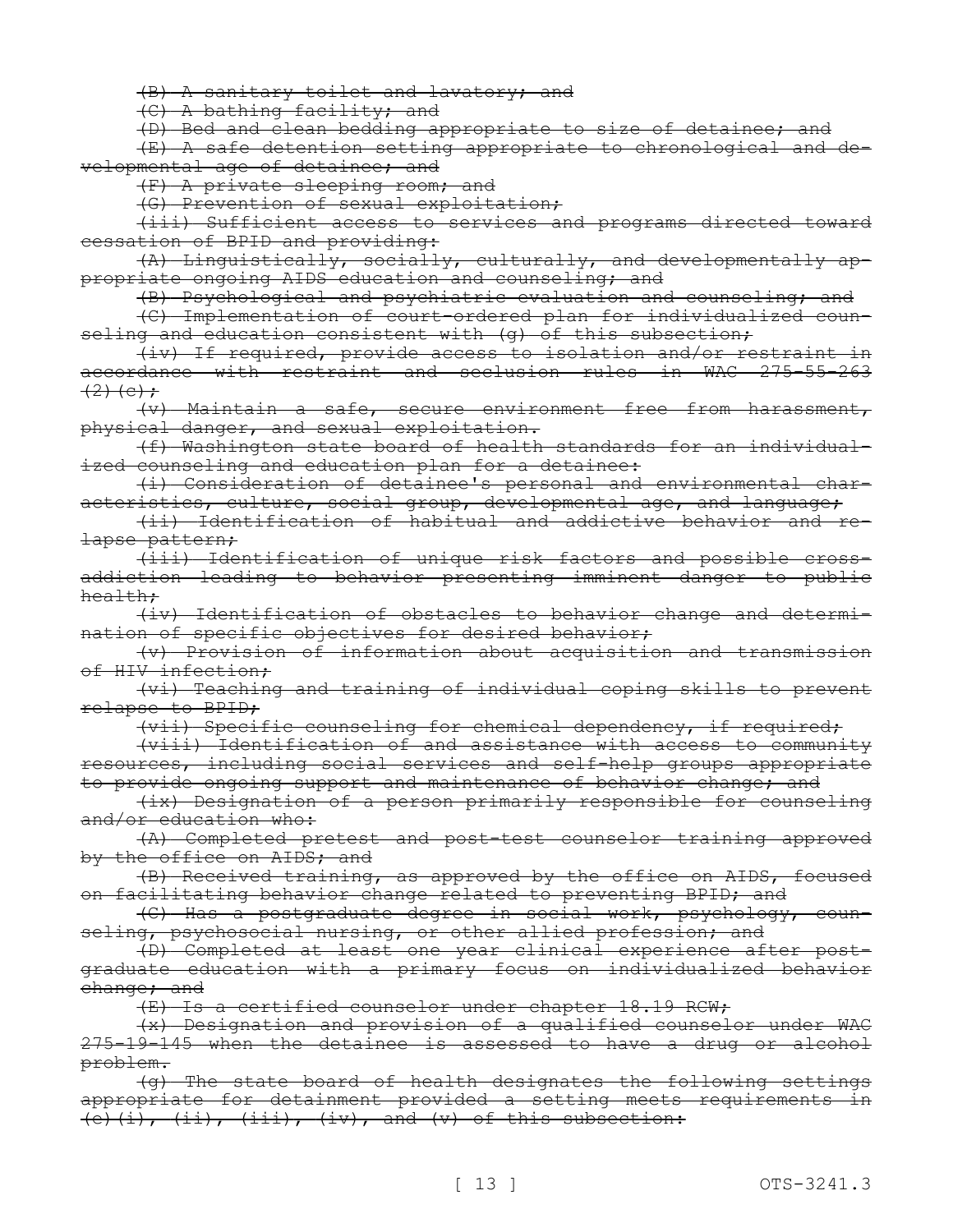(i) Homes, care facilities, or treatment institutions operated or contracted by the department;

(ii) Private homes, as recommended by the local or state health officer;

(iii) Assisted living facilities licensed under chapter 18.20 RCW;

(iv) Nursing homes licensed under chapter 18.51 RCW;

(v) Facilities licensed under chapter 71.12 RCW, including:

(A) Psychiatric hospitals, per chapter 246-322 WAC;

(B) Alcoholism treatment centers if certified for substance use under chapter 275-19 WAC;

(C) Adult residential rehabilitation centers, per chapter 246-325 WAC:

(D) Private adult treatment homes, per chapter 246-325 WAC;

(E) Residential treatment facilities for psychiatrically impaired children and youth, per chapter 246-323 WAC;

(vi) A hospital licensed under chapter 70.41 RCW.))

NEW SECTION

**WAC 246-100-2031 Sexually transmitted infections—Orders and**  standards for detainment. (1) When the requirements in RCW 70.24.024 have been exhausted, a state or local health officer within their jurisdiction may, in accordance with RCW 70.24.034, bring an action in superior court to detain a person, who continues to engage in behaviors that present an imminent danger to the public health, in a designated facility.

(2) For the purposes of detention in accordance with RCW 70.24.034 and this section, "behaviors that present an imminent danger to public health" or "BPID" means the following activities, under conditions specified below, performed by a person with a laboratory-confirmed HIV infection:

(a) Anal or vaginal intercourse without a latex or plastic condom; or

(b) Shared use of blood-contaminated injection equipment;

(c) Donating or selling blood, blood products, or semen; and

(d) Activities described in (a) and (b) of this subsection constitute BPID only if the person with a laboratory confirmed HIV infection did not inform the persons with whom the activities occurred of their infectious status.

(3) State and local health officers and their authorized representatives may seek court orders for detainment under RCW 70.24.034 only for persons with a laboratory confirmed HIV infection and only after:

(a) Laboratory test results confirming or suggestive of an STI; or

(b) A health care provider's direct observation of clinical signs confirming a person has or is likely to have an STI;

(c) Having sufficient medical information that the person has an STI which may include (a) and (b) of this subsection. Leaving it as "may" because of the "reason to believe" element.

(4) A local health officer may notify the state health officer if they determine: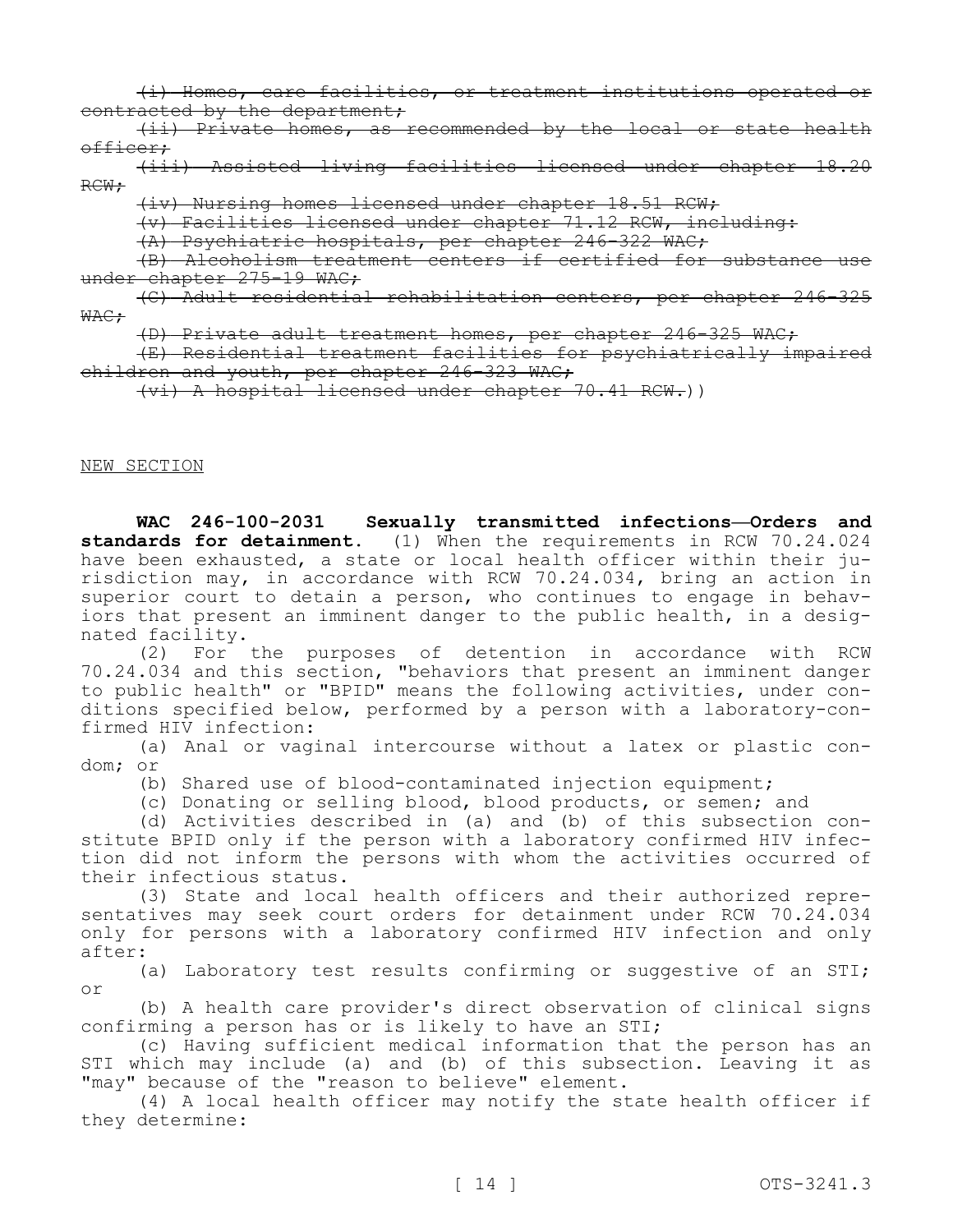(a) The criteria for BPID are met by a person; and

(b) The local health officer obtained a superior court order requiring the person to comply with a cease and desist order and the person failed to comply.

(5) A state or local health officer may request the prosecuting attorney to file an action in superior court to detain a person specified in this subsection. The requesting state or local health officer or authorized representative shall:

(a) Notify the department prior to recommending the detainment setting where an individualized counseling and education plan may be carried out consistent with subsections  $(6)$ ,  $(7)$ , and  $(8)$  of this section;

(b) Make a recommendation to the court for placement of the person consistent with subsections (6), (7), and (8) of this section; and

(c) Provide to the court an individualized plan for education and counseling consistent with subsection (7) of this section.

(6) Requirements for detainment of persons demonstrating BPID include:

(a) Sufficient number of staff, caregivers, and/or family members to:

(i) Provide round-the-clock supervision, safety of detainee, and security;

(ii) Limit and restrict activities to prevent BPID;

(iii) Make available any medical, psychological, or nursing care when needed;

(iv) Provide access to education and counseling; and

(v) Immediately notify the state or local health officer of unauthorized absence or elopement.

(b) Sufficient equipment and facilities to provide:

(i) Meals and nourishment to meet nutritional and religious or cultural needs;

(ii) A sanitary toilet and lavatory;

(iii) A bathing facility;

(iv) Bed and clean bedding appropriate to size of detainee;

(v) A safe detention setting appropriate to chronological and developmental age of detainee; and

(vi) A private sleeping room.

(c) Sufficient access to services and programs directed toward cessation of BPID and providing:

(i) Psychological and psychiatric evaluation and counseling; and

(ii) Implementation of court-ordered plan for individualized counseling and education consistent with subsection (7) of this section.

(d) If required, provide access to facilities equipped to provide isolation and/or restraint in accordance with their applicable rules;

(e) Maintain a safe, secure environment free from harassment, physical danger, and sexual exploitation.

(7) Standards for an individualized counseling and education plan for a detainee include:

(a) Alignment with the detainee's personal and environmental characteristics, culture, social group, developmental age, and language;

(b) Identification of habitual and addictive behavior and relapse pattern;

(c) Identification of unique risk factors and possible cross-addiction leading to BPID;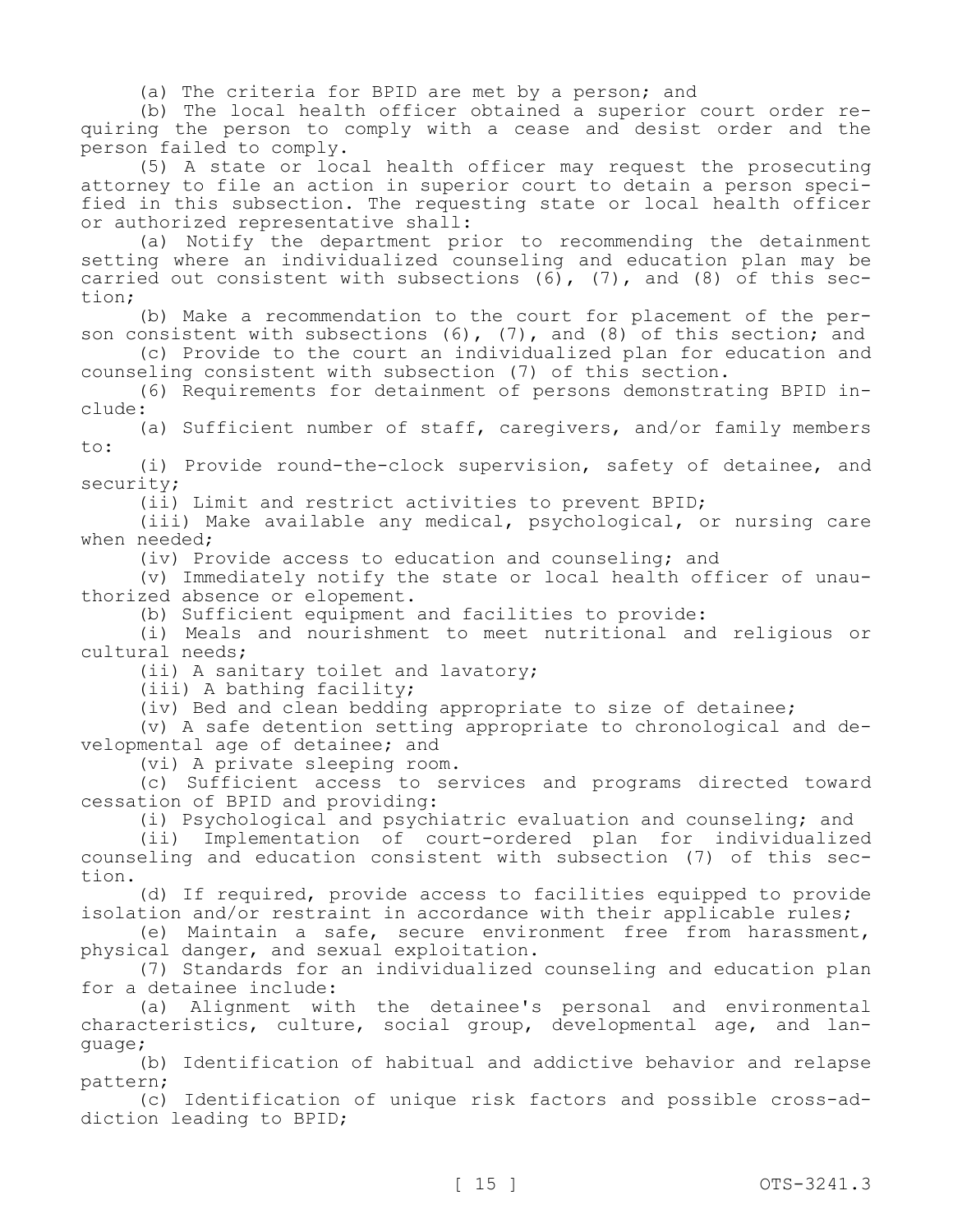(d) Identification of obstacles to behavior change and determination of specific objectives for desired behavior;

(e) Provision of information about acquisition and transmission of HIV;

(f) Teaching and training of individual coping skills to prevent relapse to BPID;

(g) Specific counseling for substance use disorder, if required;

(h) Identification of and assistance with access to community resources, including social services and self-help groups appropriate to provide ongoing support and maintenance of behavior change; and

(i) Designation of a person primarily responsible for counseling and/or education who:

(i) Has a postgraduate degree in social work, psychology, counseling, psychosocial nursing, or other allied profession; and

(ii) Completed at least one year of clinical experience after postgraduate education with a primary focus on individualized behavior change; and

(iii) Is a certified counselor under chapter 18.19 RCW;

(j) Designation and provision of a qualified counselor under chapter 246-811 WAC when the detainee is assessed to have substance use disorder.

(8) The following settings are appropriate for detainment provided a setting meets requirements in subsection (6)(a) through (e) of this section:

(a) Homes, care facilities, or treatment institutions operated or contracted by the department;

(b) Private homes, as recommended by the state or local health officer;

(c) Assisted living facilities licensed under chapter 18.20 RCW;

(d) Nursing homes licensed under chapter 18.51 RCW;

(e) Facilities licensed under chapter 71.12 RCW that provide behavioral health services, including:

(i) Psychiatric hospitals, under chapter 246-322 WAC;

(ii) Chemical dependency hospitals licensed under chapter 246-324 WAC;

(iii) Residential treatment facilities under chapter 246-337 WAC;

(f) A hospital licensed under chapter 70.41 RCW.

AMENDATORY SECTION (Amending WSR 05-11-110, filed 5/18/05, effective 6/18/05)

**WAC 246-100-204 ((Special diseases—Human immunodeficiency virus (HIV)—))Absence of HIV or hepatitis C as an occupational qualification.** For the purpose of RCW 49.60.172 concerning the absence of HIV or hepatitis C infection as a bona fide occupational qualification only, "significant risk" means a job qualification which requires person-to-person contact likely to result in direct introduction of blood into the eye( $\left(-\right)$  an open cut or wound, or other)) or interruption of the epidermis, when:

(1) No adequate barrier protection is practical; and

(2) Determined only on case-by-case basis consistent with RCW 49.60.180.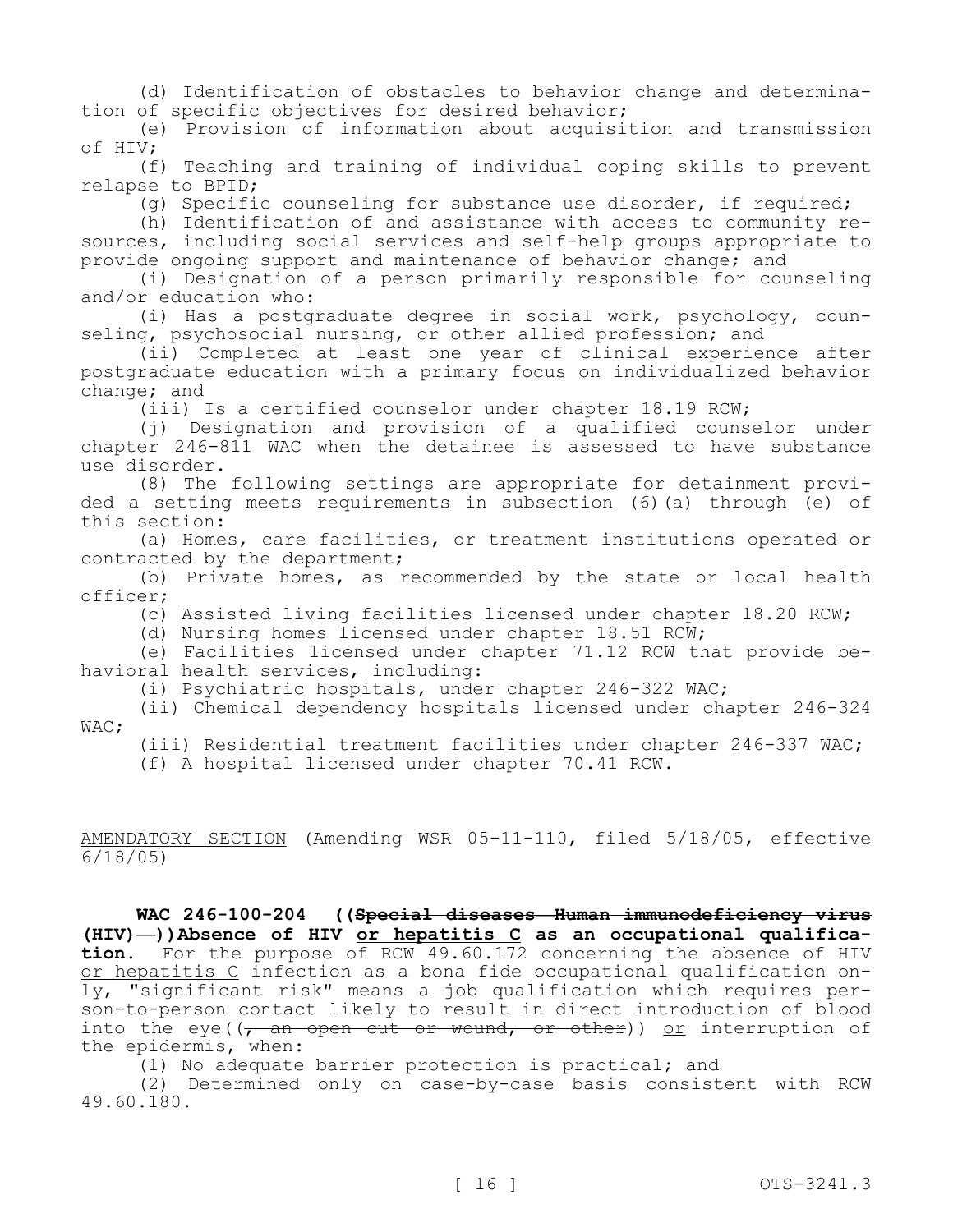AMENDATORY SECTION (Amending WSR 05-11-110, filed 5/18/05, effective 6/18/05)

**WAC 246-100-205 ((Special diseases—HIV—Testing and counseling following occupational exposure.)) Blood-borne pathogen exposure—Occupation settings other than jail and corrections settings.** A person who has experienced  $((a - substantial))$  an exposure to another person's bodily fluids in a manner that presents a possible risk of transmission of ((HIV)) blood-borne pathogens, and who is exposed while engaged in a category of employment determined to be at risk of substantial exposure to ((HIV)) blood-borne pathogens, may ask a state or local health officer to order ((pretest counseling, HIV testing, and posttest counseling)) testing for blood-borne pathogens of the person who was the source of the bodily fluids in accordance with RCW 70.24.340.

(1) Substantial exposure that presents a possible risk of transmission ((shall be)), and is therefore substantial, is limited to:

(a) A physical assault upon the exposed person involving blood  $((\theta \cdot \hat{r}))$ , semen, or vaginal fluid;

(b) Intentional, unauthorized, nonconsensual use of needles or sharp implements to inject or mutilate the exposed person; or

(c) An accidental parenteral or mucous membrane or nonintact skin exposure to blood, semen, or vaginal fluids.

(2) The alleged exposure must have occurred on the job while the ((individual)) person was employed or acting as an authorized volunteer in one of the following employment categories that are at risk of substantial exposure to ((HIV)) blood-borne pathogens:

- (a) Law enforcement officer;
- (b) Firefighter;
- (c) Health care provider;
- (d) Staff of health care facilities;
- (e) Funeral director;  $((\theta \hat{r}))$
- (f) Embalmer; or

(g) Persons licensed to perform body art, body piercing, and tattooing under chapter 18.300 RCW.

(3) The state or local health officer shall:

(a) Determine ((that)) whether the alleged exposure meets the criteria established in this section for substantial exposure that presents a possible risk of transmission ( $\rightarrow$  and

(b) Ensure that pretest counseling of the individual to be tested, or a legal representative, occurs; and

(e))), and, if criteria are met, notify and arrange for testing of the ((individual)) person who is the source of the exposure ((to occur within seven days of the request from the person exposed)) in accordance with RCW 70.24.340; and

(((d))) (b) Ensure that records ((on HIV)) related to blood-borne  $pathogen$  testing ordered by  $((a))$  the health officer are maintained only by the ordering health officer or authorized representative.

(4) The health officer, as a precondition for ordering counseling and testing of the person who was the source of the ((bodily fluids)) exposure, may require that the exposed individual agree to be tested for ((HIV if such)) blood-borne pathogens if the health officer determines testing is ((determined)) appropriate ((by the health officer)).

(5) This section does not apply to the department of corrections or to inmates in its custody or subject to its jurisdiction.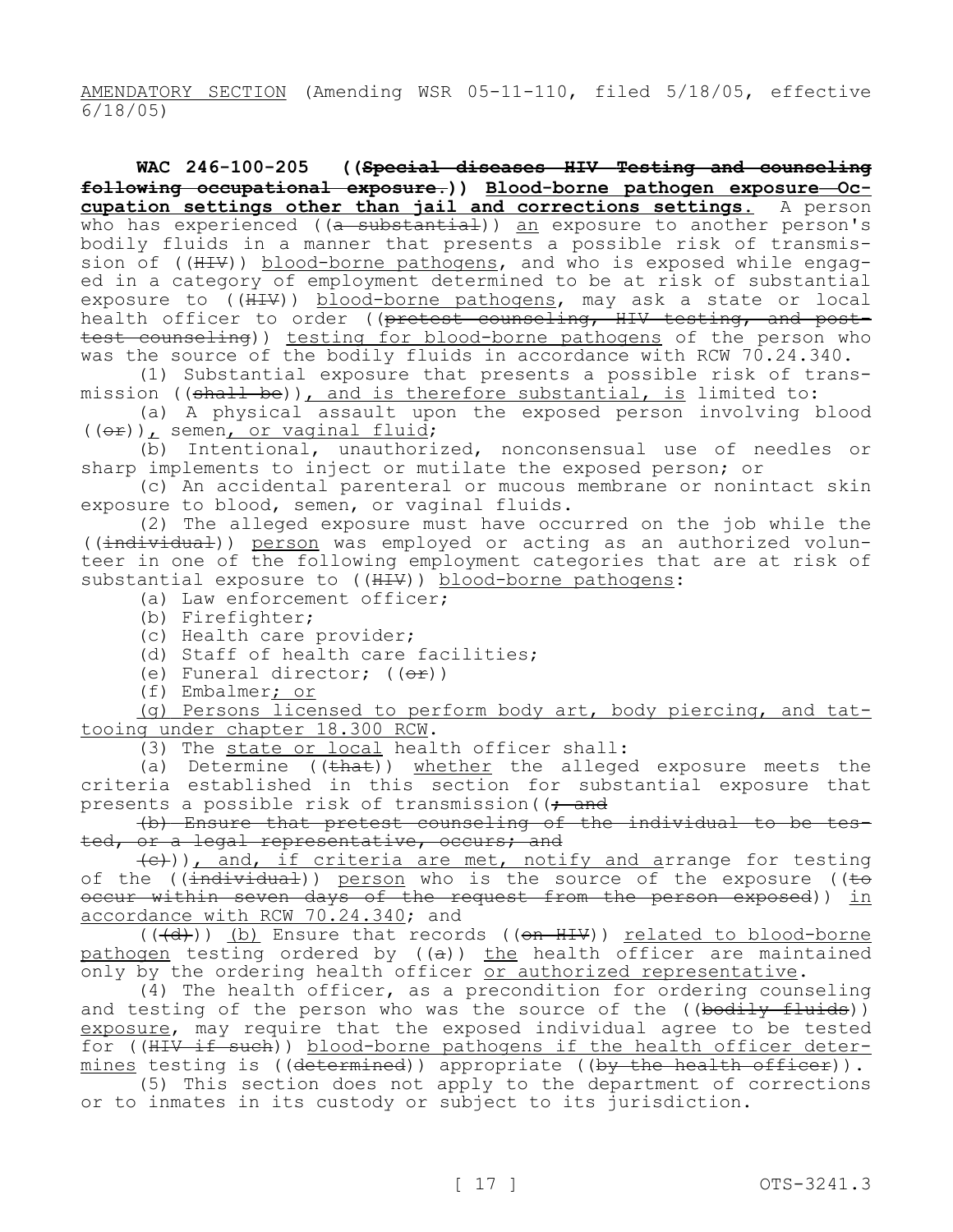AMENDATORY SECTION (Amending WSR 05-11-110, filed 5/18/05, effective 6/18/05)

**WAC 246-100-206 ((Special diseases—HIV—Testing and counseling of jail detainees.)) Blood-borne pathogen exposure—Local jail facilities.** Jail administrators, with the approval of the local public health officer, may order ((pretest counseling, HIV testing and posttest counseling)) blood-borne pathogen testing of a jail detainee in accordance with  $RCW$  70.24.360, ((provided that)) if the local ((pub- $\pm i$ )) health officer determines that the detainee's ((actual or threatened behavior presents a possible risk to the staff, general public, or other persons.

(1) Actual behaviors present a possible risk if they result in "exposure presenting a possible risk" and involve one of the following actions:

(a) Anal, oral, or vaginal intercourse excluding conjugal visits; or

(b) Physical assault; or

(c) Sharing of injection equipment or sharp implements; or

(d) Throwing or smearing of blood, semen, or vaginal fluids; or

(2) Threatened behaviors present a "possible risk" if:

(a) The threatening individual states he or she is infected with HIV; and

(b) The threatened behavior is listed in subsection  $(1)$   $(a)$ ,  $(b)$ , (c), or (d) of this section; and

(c) The threatened behavior could result in "exposure presenting a possible risk."

(3))) behavior exposed the staff, other detainees, the general public, or other persons and the exposure presents a possible risk of transmitting a blood-borne pathogen.

 $(1)$  For purpose((s of subsections  $(1)$  and  $(2)$ )) of this section, "exposure presenting possible risk" means one or more of the activities identified in Column A of Table 1 resulting in one or more of the ((following:

(a) Introduction of blood, semen, or vaginal fluids into:

(i) A body orifice or a mucous membrane;

(ii) The eye; or

(iii) An open cut, wound, lesion, or other interruption of the epidermis.

(b) A needle puncture or penetrating wound resulting in exposure to blood, semen, and/or vaginal fluids.

(4))) outcomes identified in Column B of Table 1.

## **TABLE 1. "Exposure Presenting Possible Risk" - One or more of the activities in Column A resulting in one or more of the outcomes in Column B**

| <b>COLUMN A. Activities</b>                                                                                                                                                                                                                               | <b>COLUMN B. Outcomes</b>                                                                                                                                                                                                                                                                                             |
|-----------------------------------------------------------------------------------------------------------------------------------------------------------------------------------------------------------------------------------------------------------|-----------------------------------------------------------------------------------------------------------------------------------------------------------------------------------------------------------------------------------------------------------------------------------------------------------------------|
| • Anal, oral, or vaginal intercourse without a latex or plastic<br>condom excluding conjugal visits; or<br>• Physical assault; or<br>• Sharing of injection equipment or sharp implements; or<br>• Throwing or smearing of blood, semen, or vaginal fluid | • Introduction of blood, semen, or vaginal fluids, or some<br>combination of these, into:<br>- A mucous membrane;<br>- The eye; or<br>- An interruption of the epidermis; or<br>• A needle puncture or penetrating wound resulting in<br>exposure to blood, semen, or vaginal fluids, or some<br>combination of these |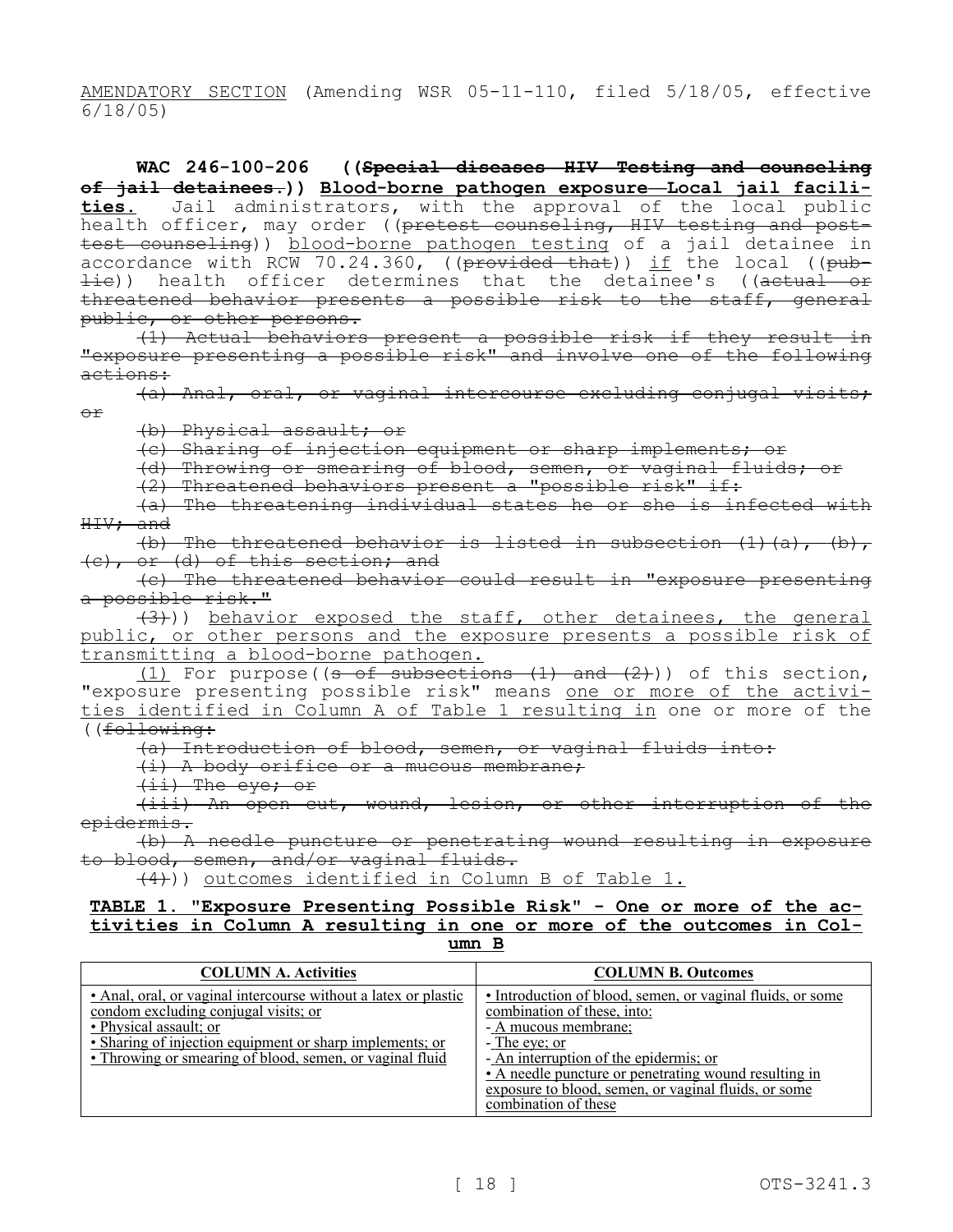(2) Jail administrators may order ((pretest counseling, post-test eounseling, and HIV)) blood-borne pathogen testing only under the following conditions:

(a) The jail administrator documents and reports to the local health officer, within seven days after the incident, any incident ((perceived to be actual or threatened "behaviors)) resulting in "exposure presenting possible risk"; and

(b) The local health officer:

(i) Determines the documented behavior or behaviors meet the criteria established in this section for behaviors presenting a "possible risk"; and

(ii) Interviews the detained ((individual)) person to evaluate the factual basis for alleged ((actual or threatened)) behavior; and

(iii) Makes a fact determination, based upon the documented behavior, the interview with the detained ((individual)) person, and/or independent investigation, that sufficient factual evidence exists to support the allegation ((of actual or threatened "behaviors presenting possible risk")) that the detainee's behavior resulted in exposure presenting possible risk of transmitting a blood-borne pathogen; and

(iv) Arranges for testing of the  $(\overline{(\text{individual})})$  person who is the source of the ((behavior)) exposure to occur within seven days of the request from the jail administrator; and

(v) Reviews with the detained ((individual)) person who is the source of the ((behavior)) exposure the documentation of the ((actual or threatened)) behavior to try to assure understanding of the basis for ((HIV)) blood-borne pathogen testing; and

(vi) Provides written approval of the jail administrator's order prior to ((HIV)) blood-borne pathogen testing.

(c) The jail administrator maintains ((HIV)) blood-borne pathogen test results and identity of the tested ((individual)) person as a confidential, nondisclosable record, ((as provided in RCW 70.24.105)) consistent with chapter 70.02 RCW.

NEW SECTION

**WAC 246-100-2061 Blood-borne pathogen exposure—Department of corrections facilities.** (1) For purposes of RCW 70.24.370, an exposure that presents a "possible risk of transmission of a blood-borne pathogen" means one or more of the activities identified in Column A of Table 2 resulting in one or more of the outcomes identified in Column B of Table 2.

**TABLE 2. "Possible Risk of Transmission of a Blood-borne Pathogen" - One or more of the activities in Column A resulting in one or more of the outcomes in Column B**

| <b>COLUMN A. Activities</b>                                                                                                                                                                                                                               | <b>COLUMN B. Outcomes</b>                                                                                                                                                                                                                                                                                             |
|-----------------------------------------------------------------------------------------------------------------------------------------------------------------------------------------------------------------------------------------------------------|-----------------------------------------------------------------------------------------------------------------------------------------------------------------------------------------------------------------------------------------------------------------------------------------------------------------------|
| • Anal, oral, or vaginal intercourse without a latex or plastic<br>condom excluding conjugal visits; or<br>• Physical assault; or<br>• Sharing of injection equipment or sharp implements; or<br>• Throwing or smearing of blood, semen, or vaginal fluid | • Introduction of blood, semen, or vaginal fluids, or some<br>combination of these, into:<br>- A mucous membrane;<br>- The eye; or<br>- An interruption of the epidermis; or<br>• A needle puncture or penetrating wound resulting in<br>exposure to blood, semen, or vaginal fluids, or some<br>combination of these |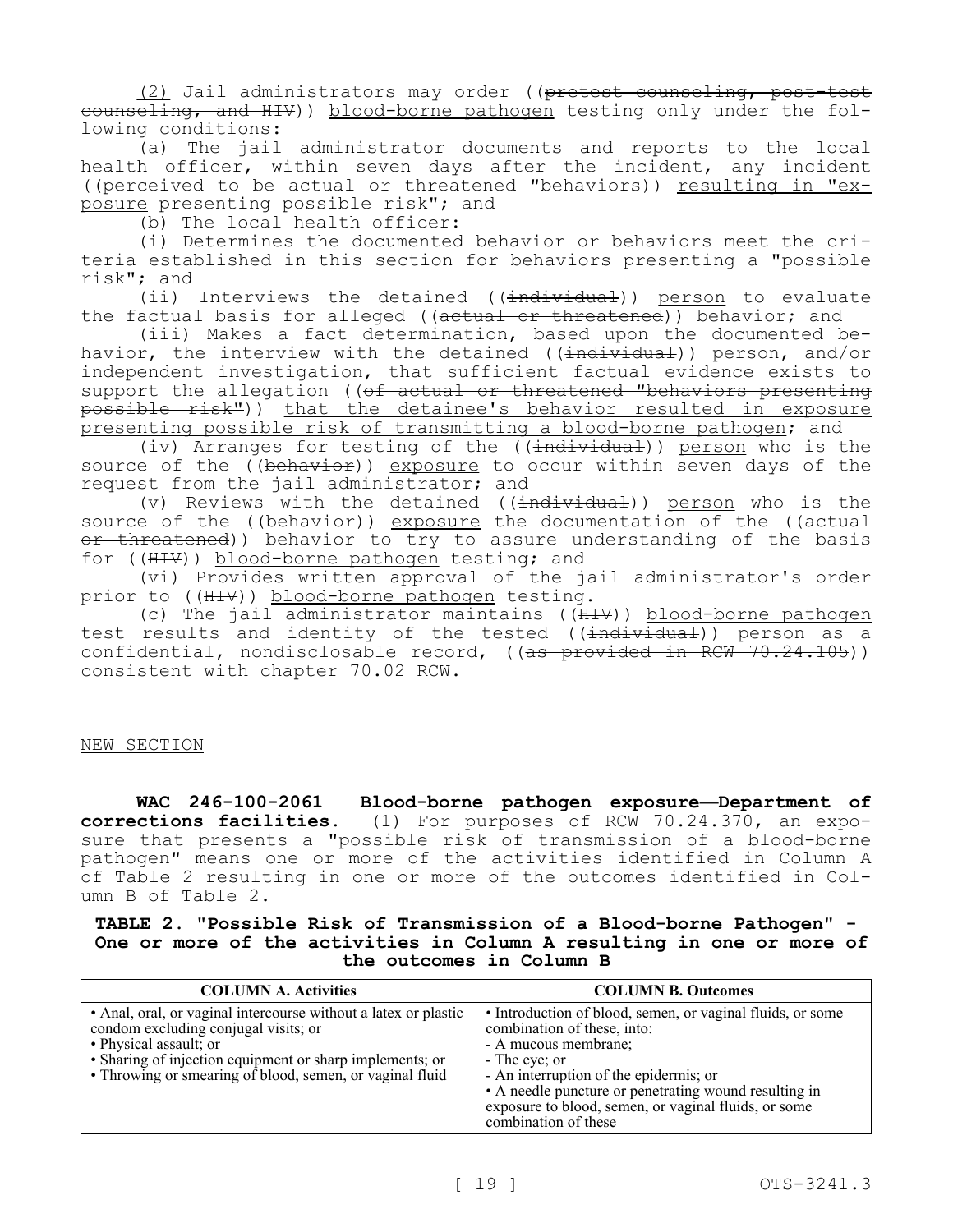(2) The chief medical officer of the department of corrections may order blood-borne pathogen testing for a detainee in accordance with RCW 70.24.370, if the chief medical officer or their designee determines that the inmate's behavior exposed the staff, general public, or other inmates and that exposure presents a possible risk of transmitting a blood-borne pathogen as defined in subsection (1) of this section.

AMENDATORY SECTION (Amending WSR 18-23-056, filed 11/15/18, effective 12/16/18)

**WAC 246-100-207 ((Human immunodeficiency virus (HIV))) Bloodborne pathogen testing—Ordering—Laboratory screening—Interpretation —Reporting.** (1) Except for persons ((conducting seroprevalent studies under chapter 70.24 RCW, or)) ordering or prescribing ((an HIV)) a blood-borne pathogen test for another ((individual)) person under subsections  $((4)$  and  $(5)$ ))  $(3)$  and  $(4)$  of this section ((or under WAC 246-100-208(1))), any person ordering or prescribing ((an HIV)) <u>a</u> blood-borne pathogen test for another ((individual, shall,)) person if the ((HIV)) test is positive for or suggestive of ((HIV)) blood-borne pathogen infection, ((provide the name of the individual and locating information to the local health officer for follow-up and post-test counseling as required by WAC 246-100-209)) shall follow the provisions of chapter 246-101 WAC.

(2) The local and state health officer or authorized representative shall periodically make efforts to inform providers in their respective jurisdiction about the September 2006 Centers for Disease Control and Prevention "*Revised Recommendations for HIV Testing of Adults, Adolescents, and Pregnant Women in Healthcare Settings*."

(3) ((Health care providers may obtain a sample brochure about the September 2006 Centers for Disease Control and Prevention "*Revised Recommendations for HIV Testing of Adults, Adolescents, and Pregnant Women in Healthcare Settings*" by contacting the department's HIV prevention program at P.O. Box 47840, Olympia, WA 98504.

 $(4)$ )) Any person authorized to order or prescribe an HIV test for another ((individual)) person may offer anonymous HIV testing without restriction.

 $((+5))$  (4) Blood banks, tissue banks, and others collecting or processing blood, sperm, tissues, or organs for transfusion/transplanting shall:

(a) Explain that donations are tested to prevent contamination of the blood supply, tissue, or organ bank donations;

(b) At the time of notification regarding a positive ((HIV)) blood-borne pathogen test, provide or ensure at least one individual counseling session; and

(c) Inform the ((individual)) person that the name of the ((individual)) person testing positive for ((HIV infection)) a blood-borne pathogen will be confidentially reported to the state or local health officer.

 $((+6))$  (5) Persons subject to regulation under Title 48 RCW and requesting an insured, subscriber, or potential insured or subscriber to furnish the results of ((an HIV)) a blood-borne pathogen test for underwriting purposes, as a condition for obtaining or renewing cover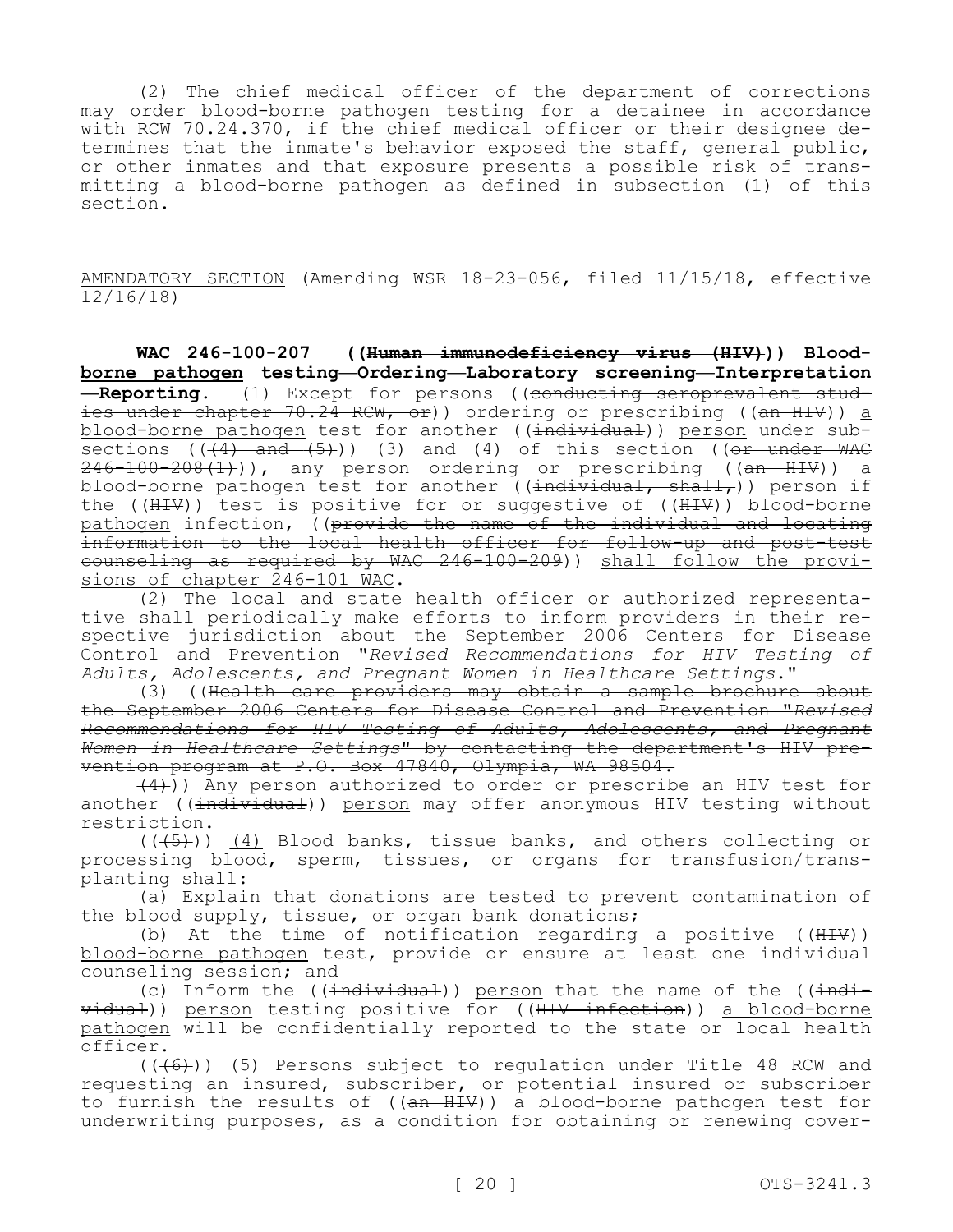age under an insurance contract, health care service contract, or health maintenance organization agreement shall:

(a) Before obtaining a specimen to perform  $((an H I V))$  a bloodborne pathogen test, provide written information to the ((individual)) person tested explaining  $($   $($   $\div$ 

(i) What an HIV test is;

(ii) Behaviors placing a person at risk for HIV infection;

(iii))) which blood-borne pathogen test is being administered and that the purpose of ((HIV)) blood-borne pathogen testing in this setting is to determine eligibility for coverage;

(((iv) The potential risks of HIV testing; and

(v) Where to obtain HIV pretest counseling.))

(b) Obtain informed specific written consent for ((an HIV)) a blood-borne pathogen test or tests. The written informed consent ((shall)) must include:

(i) An explanation of confidential treatment of test result reports limited to persons involved in handling or determining applications for coverage or claims for the applicant or claimant; and

(ii) That the name of the ((individual)) person testing positive for ((HIV infection)) a blood-borne pathogen will be confidentially reported to the state or local health officer( $($ ; and

(iii) At the time of notification regarding a positive HIV test, provide or ensure at least one individual counseling session)).

(c) Establish procedures to inform an applicant of the following:

(i) ((Post-test counseling specified under WAC 246-100-209 is required if an HIV test is positive or indeterminate;

(ii) Post-test counseling is done at the time any positive or indeterminate HIV test result is given to the tested individual;

(iii))) The applicant ((is required to)) may designate a health care provider or health care agency to whom ((positive or indeterminate HIV)) test results indicative of infection with a blood-borne pathogen are to be provided for interpretation ((and post-test coun $seting$ ) ; and

 $($  ( $\pm v$ ) When an individual applicant does not identify a designated health care provider or health care agency and the applicant's HIV test results are positive or indeterminate, the insurer, health care service contractor, or health maintenance organization shall provide the test results to the state or local health department for interpretation and post-test counseling.

 $(7)$ )) (ii) Test results indicative of infection are sent directly to the applicant.

(6) Laboratories and other places where ((HIV)) blood-borne pathogen testing is performed must demonstrate compliance with all of the requirements in the medical test site rules, chapter 246-338 WAC.

(((8) The department laboratory quality assurance section shall accept substitutions for enzyme immunoassay (EIA) screening only as approved by the United States Food and Drug Administration (FDA) and a published list or other written FDA communication.

 $(9)$ )) (7) Persons informing a tested ( $(individua)$ ) person of positive laboratory test results indicating ((HIV)) blood-borne pathogen infection shall do so only when:

(a) The test or sequence of tests has been approved by the FDA or the Federal Centers for Disease Control and Prevention as a confirmed positive test result; and

(b) ((Such)) The information consists of relevant facts communicated in such a way that it will be readily understood by the recipi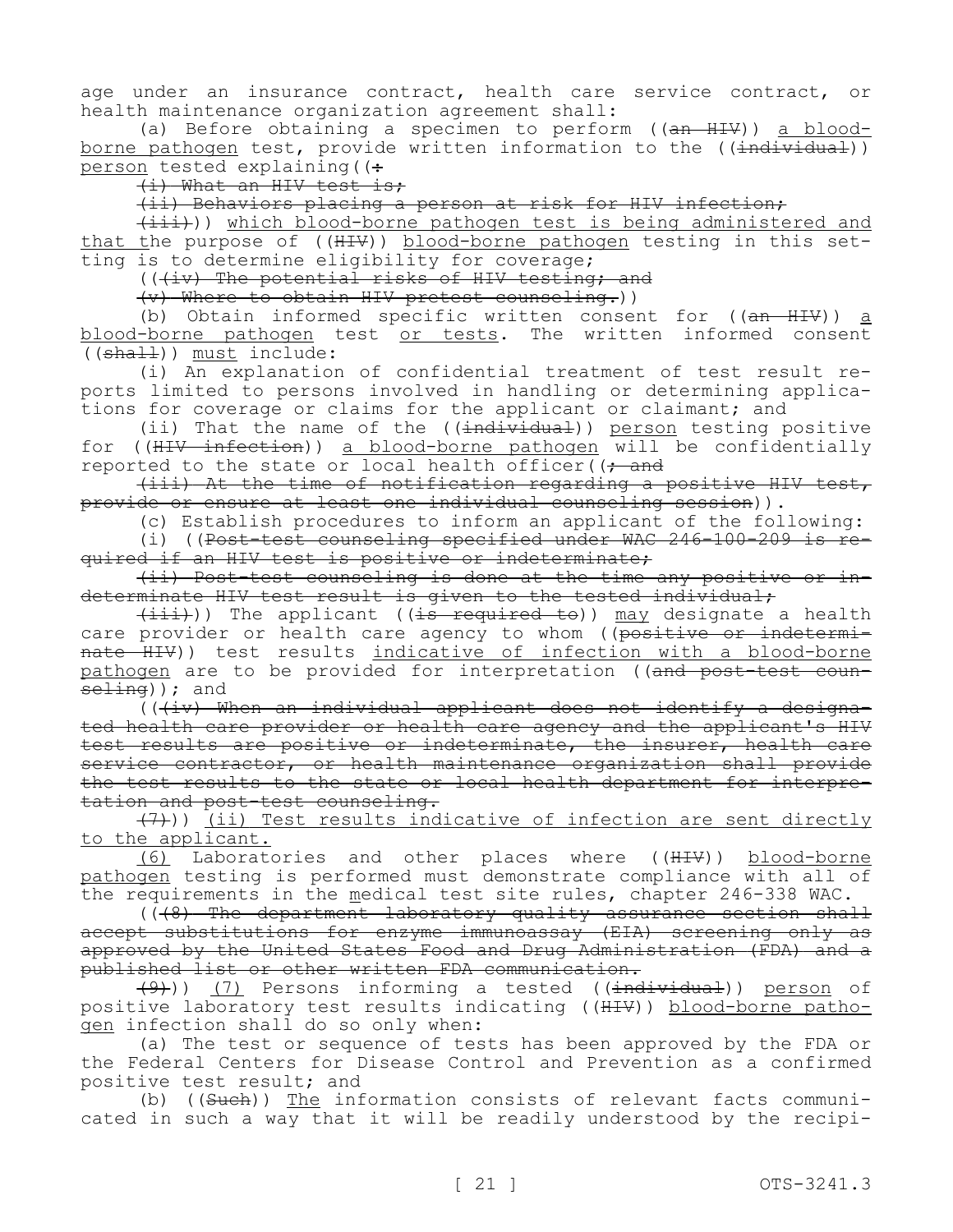ent and is linguistically, socially, culturally, and developmentally appropriate.

 $((+10))$   $(8)$  Persons may inform a tested ((individual)) person of the unconfirmed reactive results of an FDA-approved rapid ((HIV)) blood-borne pathogen test provided the test result is interpreted as preliminarily positive ((for HIV antibodies)), and the tested ((individual)) person is informed that:

(a) Further testing is necessary to confirm the reactive screening test result;

(b) The meaning of reactive screening test result is explained in simple terms, avoiding technical jargon;

(c) The importance of confirmatory testing is emphasized and a return visit for confirmatory test results is scheduled; and

(d) The importance of taking precautions to prevent transmitting infection to others while awaiting results of confirmatory testing is stressed.

AMENDATORY SECTION (Amending WSR 91-02-051, filed 12/27/90, effective 1/31/91)

**WAC 246-100-211 ((Special diseases—))Tuberculosis.** (1) Health care providers diagnosing or caring for a person with tuberculosis, whether pulmonary or nonpulmonary, shall:

(a) Report the case to the local health officer or local health ((department)) jurisdiction in accordance with the provisions of this chapter, and

(b) Report patient status to the local health officer every three months or as requested.

(2) The local health officer or local health (( $\frac{departner}{departner}$ ))  $\frac{ju-}{u}$ risdiction shall:

(a) Have primary responsibility for control of tuberculosis within the designated jurisdiction;

(b) Maintain a tuberculosis control program including:

(i) Prophylaxis,

(ii) Treatment,

(iii) Surveillance,

(iv) Case finding,

(v) Contact tracing, and

(vi) Other aspects of epidemiologic investigation;

(c) Maintain a tuberculosis register of all persons with tuberculosis, whether new or recurrent, within the local jurisdiction including information about:

(i) Identification of patient,

(ii) Clinical condition,

(iii) Epidemiology of disease,

(iv) Frequency of examinations;

(d) Impose isolation of a person with tuberculosis in an infectious stage if that person does not observe precautions to prevent the spread of the infection;

(e) Designate the place of isolation when imposed;

(f) Release the person from isolation when appropriate;